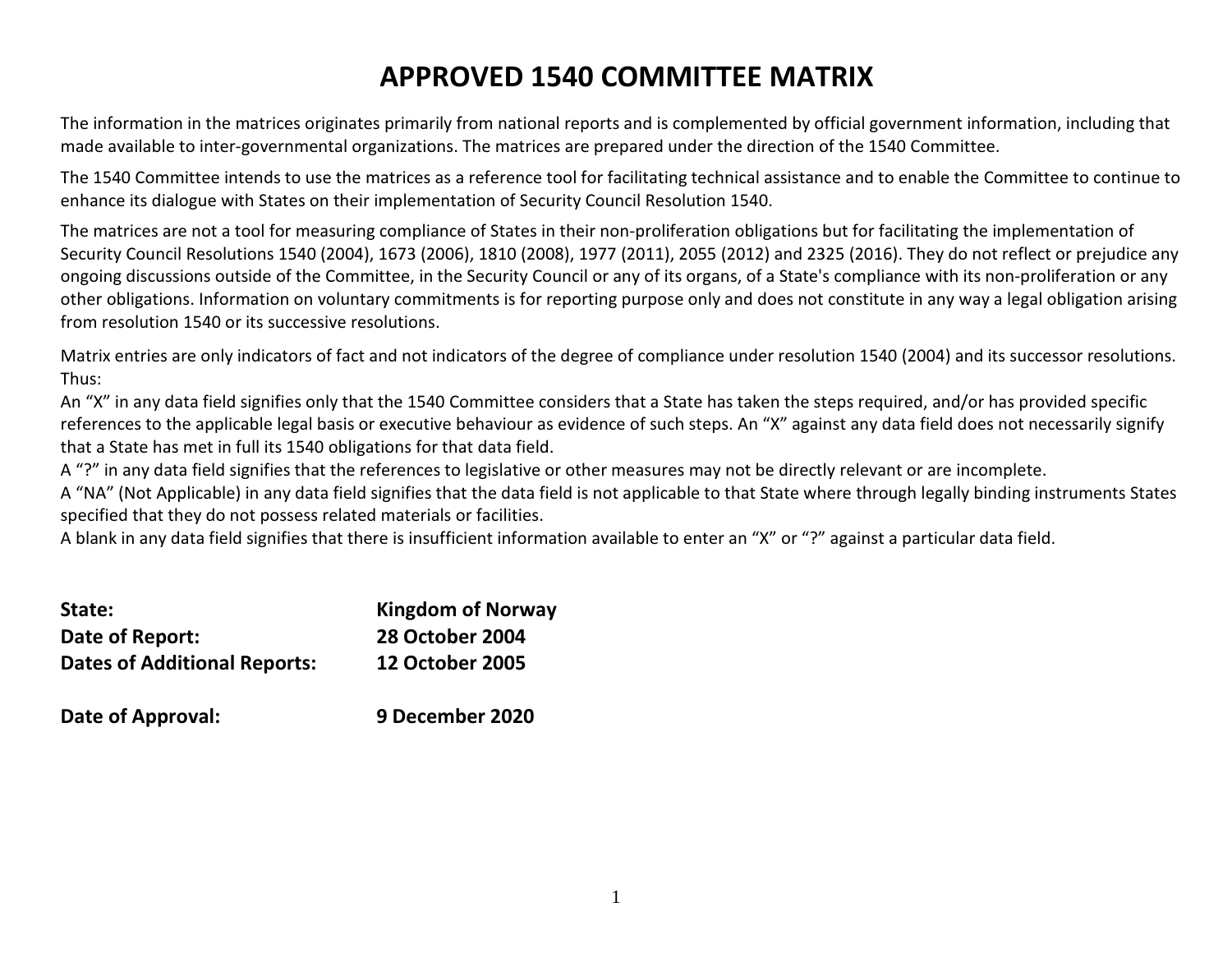#### I. OP 1 and related matters from OP 5, OP 8 (a), (b), (c) and OP10

|                | <b>Adherence to legally binding</b><br>instruments, membership of<br>organisations, participation<br>in arrangements and<br>statements made. | Relevant information (i.e., signing, deposit of instrument of accession, ratification, etc) |  |  |  |  |  |  |  |  |
|----------------|----------------------------------------------------------------------------------------------------------------------------------------------|---------------------------------------------------------------------------------------------|--|--|--|--|--|--|--|--|
| 1              | Nuclear Non-<br><b>Proliferation Treaty</b><br>(NPT)                                                                                         | Deposit 5 February 1969                                                                     |  |  |  |  |  |  |  |  |
| $\overline{2}$ | Nuclear Weapons Free<br>Zone/ Protocol(s)                                                                                                    |                                                                                             |  |  |  |  |  |  |  |  |
| 3              | International<br>Convention for the<br>Suppression of Acts of<br><b>Nuclear Terrorism</b>                                                    | Deposit 20 February 2014                                                                    |  |  |  |  |  |  |  |  |
| 4              | Convention on Physical<br><b>Protection of Nuclear</b><br>Material (CPPNM)                                                                   | Deposit 15 August 1985                                                                      |  |  |  |  |  |  |  |  |
| 5              | 2005 Amendment to the<br><b>CPPNM</b>                                                                                                        | Deposit 20 August 2009                                                                      |  |  |  |  |  |  |  |  |
| 6              | Comprehensive Nuclear-<br>Test-Ban Treaty (CTBT)<br>(not in force)                                                                           | Deposit 15 July 1999                                                                        |  |  |  |  |  |  |  |  |
| $\overline{7}$ | <b>Chemical Weapons</b><br>Convention (CWC)                                                                                                  | Deposit 7 April 1994                                                                        |  |  |  |  |  |  |  |  |
| 8              | <b>Biological Weapons</b><br>Convention (BWC)                                                                                                | Deposit 1 August 1973                                                                       |  |  |  |  |  |  |  |  |
| 9              | Geneva Protocol of 1925                                                                                                                      | Deposit 27 July 1932                                                                        |  |  |  |  |  |  |  |  |
| 10             | 1997 International<br>Convention for the<br><b>Suppression of Terrorist</b><br><b>Bombings</b>                                               | Deposit 20 September 1999                                                                   |  |  |  |  |  |  |  |  |
| 11             | 1999 International<br>Convention for the<br>Suppression of the<br><b>Financing of Terrorism</b>                                              | Deposit 15 July 2002                                                                        |  |  |  |  |  |  |  |  |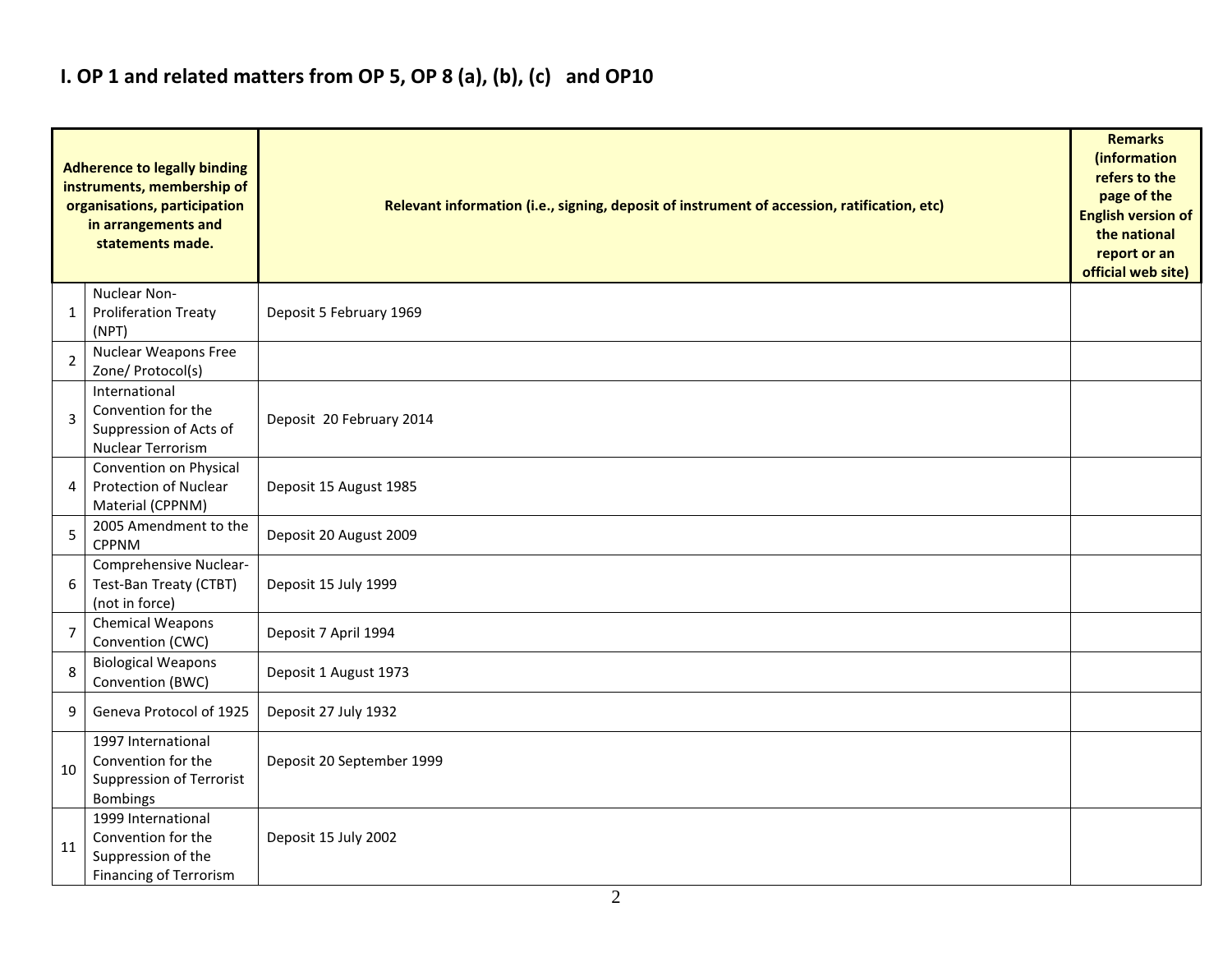|    | 2005 Protocol to the                         |                                                                                                                         |  |  |  |  |  |  |  |
|----|----------------------------------------------|-------------------------------------------------------------------------------------------------------------------------|--|--|--|--|--|--|--|
|    | Convention for the                           | Deposit 30 September 2013                                                                                               |  |  |  |  |  |  |  |
| 12 | suppression of unlawful                      |                                                                                                                         |  |  |  |  |  |  |  |
|    | acts against the safety of                   |                                                                                                                         |  |  |  |  |  |  |  |
|    | maritime navigation                          |                                                                                                                         |  |  |  |  |  |  |  |
|    | 2005 Protocol to the                         |                                                                                                                         |  |  |  |  |  |  |  |
|    | Protocol for the                             |                                                                                                                         |  |  |  |  |  |  |  |
| 13 | suppression of unlawful                      | Deposit 30 September 2013                                                                                               |  |  |  |  |  |  |  |
|    | acts against the safety of                   |                                                                                                                         |  |  |  |  |  |  |  |
|    | fixed platforms located                      |                                                                                                                         |  |  |  |  |  |  |  |
|    | on the continental shelf                     |                                                                                                                         |  |  |  |  |  |  |  |
|    | 2010 Convention on the                       |                                                                                                                         |  |  |  |  |  |  |  |
|    | Suppression of Unlawful                      |                                                                                                                         |  |  |  |  |  |  |  |
| 14 | Acts Relating to                             |                                                                                                                         |  |  |  |  |  |  |  |
|    | <b>International Civil</b>                   |                                                                                                                         |  |  |  |  |  |  |  |
|    | Aviation                                     |                                                                                                                         |  |  |  |  |  |  |  |
|    | Other relevant regional                      |                                                                                                                         |  |  |  |  |  |  |  |
| 15 | legally binding                              |                                                                                                                         |  |  |  |  |  |  |  |
|    | instruments                                  |                                                                                                                         |  |  |  |  |  |  |  |
| 16 | <b>International Atomic</b>                  | Since 10 June 1957                                                                                                      |  |  |  |  |  |  |  |
|    | Energy Agency (IAEA)                         |                                                                                                                         |  |  |  |  |  |  |  |
|    |                                              | Wassenaar Arrangement (WA)                                                                                              |  |  |  |  |  |  |  |
|    |                                              | Australia Group (AG)                                                                                                    |  |  |  |  |  |  |  |
|    |                                              | Zangger Committee (ZC)                                                                                                  |  |  |  |  |  |  |  |
| 17 | Directly relevant                            | <b>Nuclear Suppliers Group (NSG)</b>                                                                                    |  |  |  |  |  |  |  |
|    | Arrangements                                 | Missile Technology Control Regime (MTCR)                                                                                |  |  |  |  |  |  |  |
|    |                                              | Proliferation Security Initiative (PSI)                                                                                 |  |  |  |  |  |  |  |
|    |                                              | Global Initiative to Combat Nuclear Terrorism (GICNT)                                                                   |  |  |  |  |  |  |  |
|    |                                              | G7 Global Partnership Against the Spread of Weapons and Materials of Mass Destruction (GP)                              |  |  |  |  |  |  |  |
|    | Statement on non-                            |                                                                                                                         |  |  |  |  |  |  |  |
| 18 | provision of WMD and<br>related materials to | States reports that it is fully committed to preventing any form of support to non-State actors that seek WMD and their |  |  |  |  |  |  |  |
|    |                                              | means of delivery                                                                                                       |  |  |  |  |  |  |  |
|    | non-State actors                             | World Customs Organization (WCO)                                                                                        |  |  |  |  |  |  |  |
|    |                                              | <b>INTERPOL</b>                                                                                                         |  |  |  |  |  |  |  |
|    | Membership in relevant                       | World Health Organization (WHO)                                                                                         |  |  |  |  |  |  |  |
|    | international, regional                      | World Organisation for Animal Health (OIE)                                                                              |  |  |  |  |  |  |  |
| 19 | or sub-regional                              | Organization for Security and Co-operation in Europe (OSCE)                                                             |  |  |  |  |  |  |  |
|    | organisations                                | Financial Action Task Force (FATF)                                                                                      |  |  |  |  |  |  |  |
|    |                                              | <b>Egmont Group</b>                                                                                                     |  |  |  |  |  |  |  |
|    |                                              |                                                                                                                         |  |  |  |  |  |  |  |
|    |                                              |                                                                                                                         |  |  |  |  |  |  |  |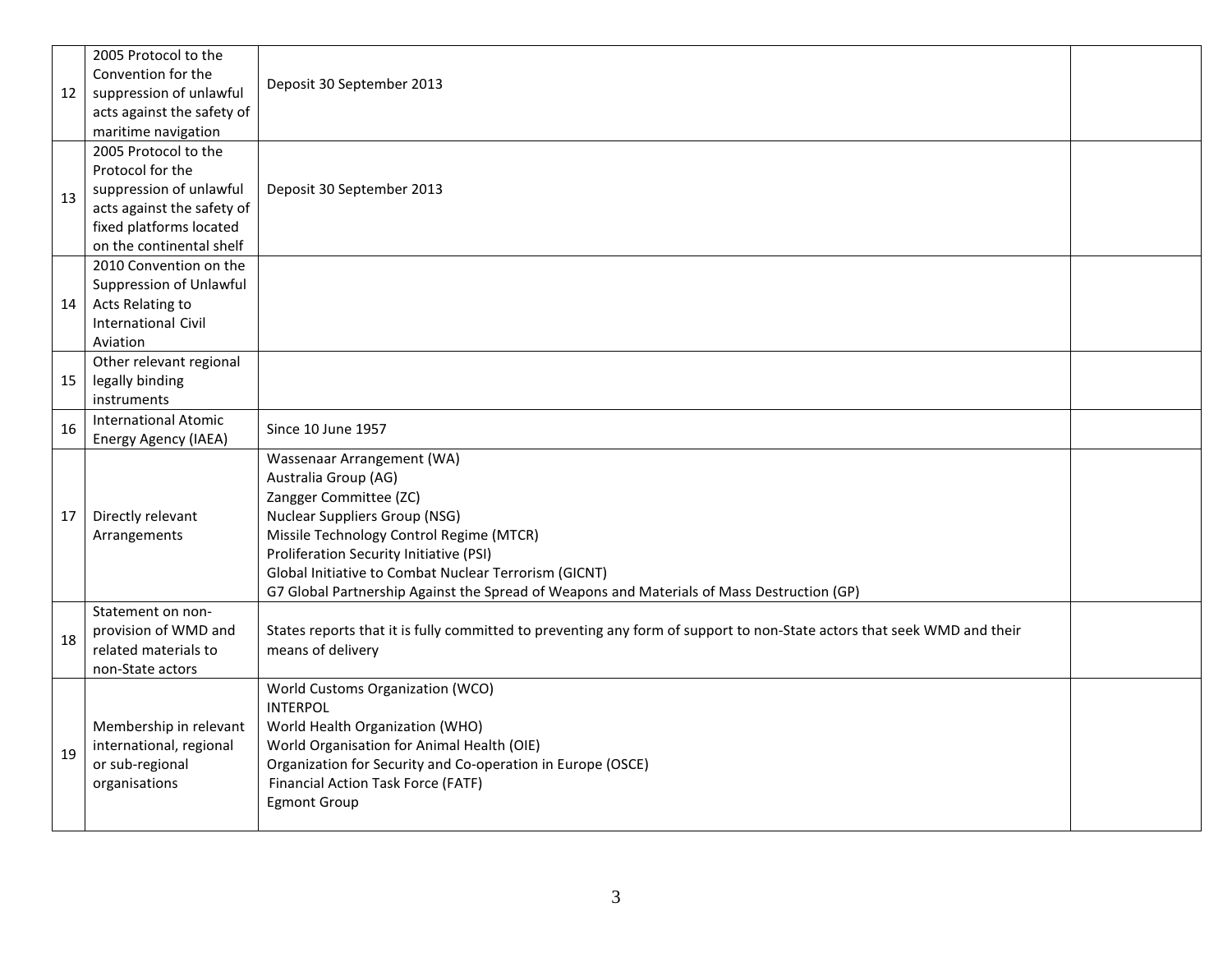### II. OP 2 - Nuclear Weapons (NW), Chemical Weapons (CW) and Biological Weapons (BW)

|                | <b>National legislation which</b><br>prohibits persons or entities |                                |                   |                          | <b>National legal framework</b>                                                                                                   |        |                |                     | <b>Enforcement and civil/criminal penalties</b>                                                                    |                |
|----------------|--------------------------------------------------------------------|--------------------------------|-------------------|--------------------------|-----------------------------------------------------------------------------------------------------------------------------------|--------|----------------|---------------------|--------------------------------------------------------------------------------------------------------------------|----------------|
|                | to engage in one of the                                            |                                | $X$ /?            |                          | Source document of national implementation                                                                                        |        | $X$ /?         |                     |                                                                                                                    | <b>Remarks</b> |
|                | following activities and its<br>enforcement                        | N<br>$\boldsymbol{\mathsf{W}}$ | $\mathbf{c}$<br>W | $\mathbf{B}$<br><b>W</b> | law                                                                                                                               | N<br>W | $\overline{c}$ | $\mathbf{B}$<br>W W | <b>Source document</b>                                                                                             |                |
|                |                                                                    |                                |                   |                          | NW/BW/CW:<br>Penal Code, as amended 26 November 2019,<br>Art. 142                                                                 |        |                |                     | NW/BW/CW:<br>Penal Code, as amended 26.11.2019, Art. 142                                                           |                |
| $\mathbf{1}$   | Manufacture                                                        | X                              | X                 | $\mathsf{X}$             | NW:<br>Nuclear Energy Act of 1972, as amended,<br>Sections 4, 5 and 51 (Control of the peaceful<br>utilisation of nuclear energy) | X      | X              | $\mathsf{x}$        | NW:<br>Nuclear Energy Act of 1972, as amended,<br>Section 55                                                       |                |
|                |                                                                    |                                |                   |                          | CW:<br>Act No. 10 of 6 May 1994 relating to the<br>Implementation of the Chemical Weapons<br>Convention, Section 1                |        |                |                     | CW:<br>Act No. 10 of 6 May 1994 relating to the<br>Implementation of the Chemical Weapons<br>Convention, Section 5 |                |
|                |                                                                    |                                |                   |                          | NW/BW/CW:<br>Penal Code, as amended, Art. 142                                                                                     |        |                |                     | NW/BW/CW:<br>Penal Code, as amended, Art. 142                                                                      |                |
| $\overline{2}$ | Acquire                                                            | X                              | Χ                 | $\mathsf{X}$             | NW:<br>Nuclear Energy Act of 1972, as amended,<br>Sections 4, 5 and 51                                                            | X      | X              | $\mathsf{X}$        | NW:<br>Nuclear Energy 2 Act of 1972, as amended,<br>Section 55                                                     |                |
|                |                                                                    |                                |                   |                          | CW:<br>Act No. 10 of 6 May 1994 relating to the<br>Implementation of the Chemical Weapons<br>Convention, Section 1                |        |                |                     | CW:<br>Act No. 10 of 6 May 1994 relating to the<br>Implementation of the Chemical Weapons<br>Convention, Section 5 |                |
|                |                                                                    |                                |                   |                          | NW/BW/CW:<br>Penal Code, as amended, Art. 142                                                                                     |        |                |                     | NW/BW/CW:<br>Penal Code, as amended, Art. 142                                                                      |                |
| 3              | Possess                                                            | X                              | X                 | $\mathsf{X}$             | NW:<br>Nuclear Energy Act of 1972, as amended,<br>Sections 4, 5 and 51                                                            | X      | X              | $\boldsymbol{X}$    | NW:<br>Nuclear Energy Act of 1972, as amended,<br>Section 55                                                       |                |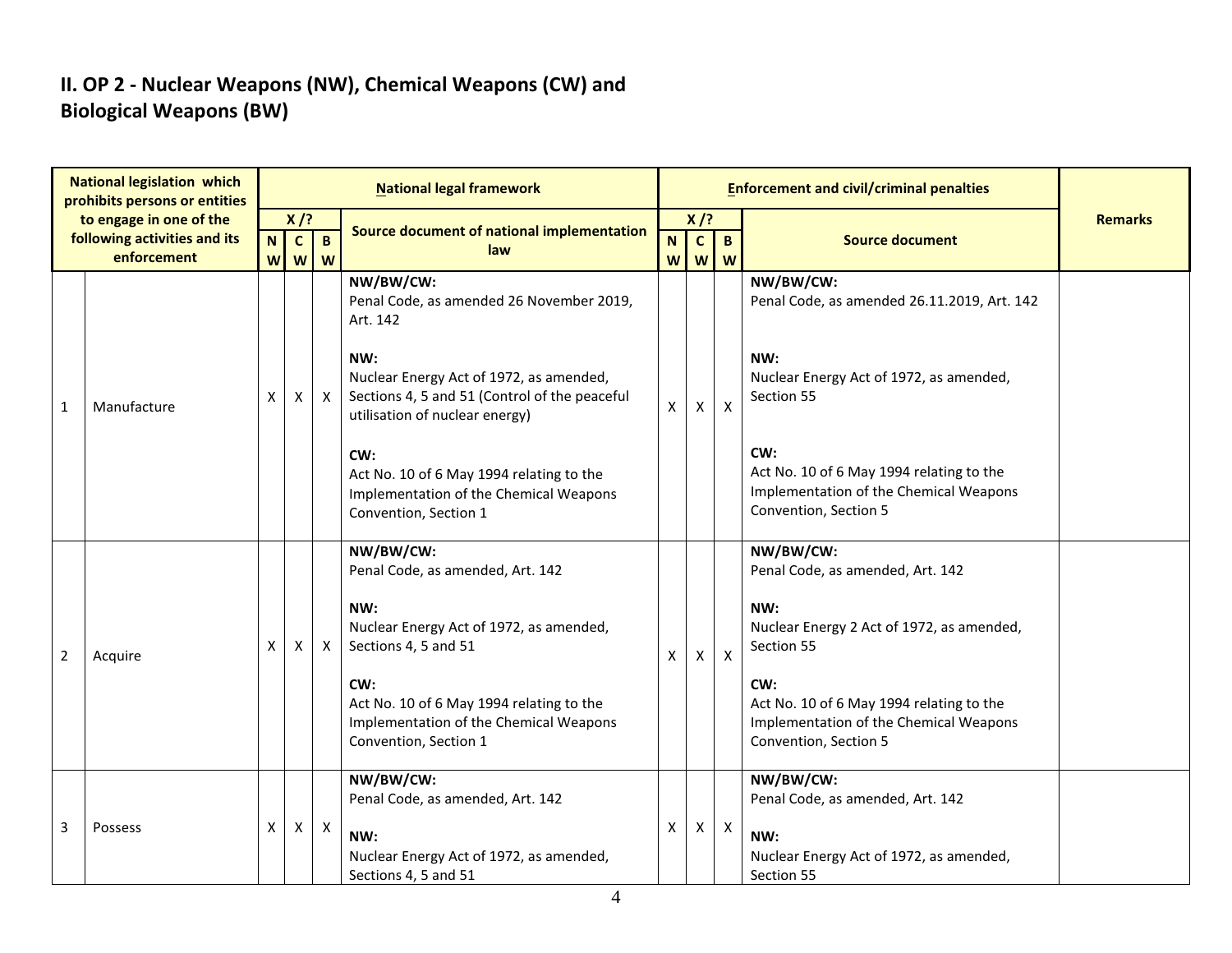|   |           |    |   |              | CW:<br>Act No. 10 of 6 May 1994 relating to the<br>Implementation of the Chemical Weapons<br>Convention, Section 1                                                    |   |   |                | CW:<br>Act No. 10 of 6 May 1994 relating to the<br>Implementation of the Chemical Weapons<br>Convention, Section 5 |
|---|-----------|----|---|--------------|-----------------------------------------------------------------------------------------------------------------------------------------------------------------------|---|---|----------------|--------------------------------------------------------------------------------------------------------------------|
|   |           |    |   |              | NW/BW/CW:<br>Penal Code, as amended, Art. 142<br>(seeks to gain)<br>NW:                                                                                               |   |   |                | NW/BW/CW:<br>Penal Code, as amended, Art. 142<br>(seeks to gain)<br>NW:                                            |
| 4 | develop   | X  | X | $\mathsf{X}$ | Nuclear Energy Act of 1972, as amended,<br>Sections 4, 5 and 51 (Control of the peaceful<br>utilisation of nuclear energy)                                            | X | X | $\pmb{\times}$ | Nuclear Energy Act of 1972, as amended,<br>Section 55                                                              |
|   |           |    |   |              | CW:<br>Act No. 10 of 6 May 1994 relating to the<br>Implementation of the Chemical Weapons<br>Convention, Section 1                                                    |   |   |                | CW:<br>Act No. 10 of 6 May 1994 relating to the<br>Implementation of the Chemical Weapons<br>Convention, Section 5 |
|   |           |    |   |              | NW/BW/CW:<br>Penal Code, as amended, Art. 142                                                                                                                         |   |   |                | NW/BW/CW:<br>Penal Code, as amended, Art. 142                                                                      |
| 5 | transport | X  | X | $\mathsf{X}$ | NW:<br>Nuclear Energy Act of 1972, as amended,<br>Section 51 (Control of the peaceful utilisation<br>of nuclear energy)                                               | Χ | X | $\mathsf{X}$   | NW:<br>Nuclear Energy Act of 1972, as amended,<br>Section 55                                                       |
|   |           |    |   |              | NW:<br>Nuclear Energy Act of 1972, as amended,<br>Sections 4, 5 and 51 (Control of the peaceful<br>utilisation of nuclear energy)<br>Penal Code, as amended, Art. 142 |   |   |                | NW:<br>Nuclear Energy Act of 1972, as amended,<br>Section 55<br>Penal Code, as amended, Art. 142                   |
| 6 | transfer  | X  | X |              | CW:<br>Act No. 10 of 6 May 1994 relating to the<br>Implementation of the Chemical Weapons<br>Convention, Section 1                                                    | х | X |                | CW:<br>Act No. 10 of 6 May 1994 relating to the<br>Implementation of the Chemical Weapons<br>Convention, Section 5 |
| 7 | use       | X. | X | $\sf X$      | NW/BW/CW:<br>Penal Code, as amended, Arts. 107, 141, 142<br>NW:                                                                                                       | X | X | $\mathsf{X}$   | NW/BW/CW:<br>Penal Code, as amended, Arts. 107, 141, 142<br>NW:                                                    |
|   |           |    |   |              | Nuclear Energy Act of 1972, as amended,                                                                                                                               |   |   |                | Nuclear Energy Act of 1972, as amended,                                                                            |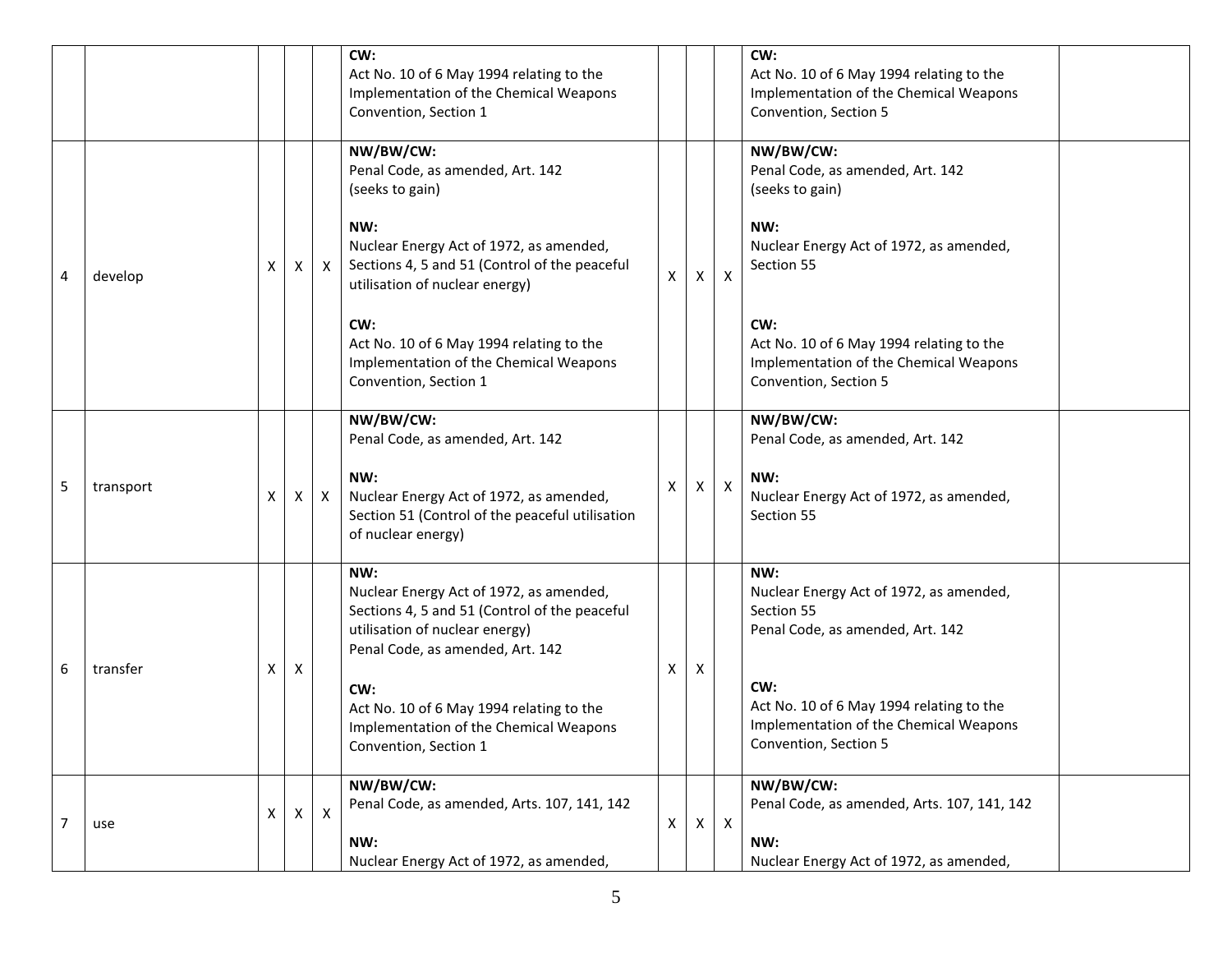|    |                                                      |   |   |              | Sections 4, 5 and 51 (Control of the peaceful<br>utilisation of nuclear energy)                                                                                                                                |                           |              |              | Section 55                                                                                                                                                                                                                     |  |
|----|------------------------------------------------------|---|---|--------------|----------------------------------------------------------------------------------------------------------------------------------------------------------------------------------------------------------------|---------------------------|--------------|--------------|--------------------------------------------------------------------------------------------------------------------------------------------------------------------------------------------------------------------------------|--|
|    |                                                      |   |   |              | CW:<br>Act No. 10 of 6 May 1994 relating to the<br>Implementation of the Chemical Weapons<br>Convention, Section 1                                                                                             |                           |              |              | CW:<br>Act relating No. 10 of 6 May 1994 to the<br>Implementation of the Chemical Weapons<br>Convention, Section 5                                                                                                             |  |
| 8  | attempt to engage in<br>abovementioned<br>activities | X | X | $\mathsf{X}$ | NW/BW/CW:<br>Penal Code, as amended, Art. 16                                                                                                                                                                   | $\boldsymbol{\mathsf{X}}$ | X            | X            | NW/BW/CW:<br>Penal Code, as amended, Art. 16                                                                                                                                                                                   |  |
|    |                                                      |   |   |              | NW/BW/CW:<br>Penal Code, as amended, Art. 133 with 142                                                                                                                                                         |                           |              |              | NW/BW/CW:<br>Penal Code, as amended, Arts. 135, 136, 136a<br>with 142                                                                                                                                                          |  |
| 9  | participate as an<br>accomplice in<br>abovementioned | x | X | X            |                                                                                                                                                                                                                | X                         | X            | X            | NW:<br>Nuclear Energy Act of 1972, as amended,<br>Section 55                                                                                                                                                                   |  |
|    | activities                                           |   |   |              | CW:<br>Act No. 10 of 6 May 1994 relating to the<br>Implementation of the Chemical Weapons<br>Convention, Section 1                                                                                             |                           |              |              | CW:<br>Act No. 10 of 6 May 1994 relating to the<br>Implementation of the Chemical Weapons<br>Convention, Section 5                                                                                                             |  |
|    |                                                      |   |   |              | NW/BW/CW:<br>Penal Code, as amended, Arts. 135, 136, 136a<br>with 142                                                                                                                                          |                           |              |              | NW/BW/CW:<br>Penal Code, as amended, Arts. 135, 136, 136a<br>with 142                                                                                                                                                          |  |
| 10 | assist in<br>abovementioned                          | X | X | X            |                                                                                                                                                                                                                | X                         | X.           | $\mathsf{X}$ | NW:<br>Nuclear Energy Activities Act of 1978, as<br>amended, Section 55                                                                                                                                                        |  |
|    | activities                                           |   |   |              | CW:<br>Act No. 10 of 6 May 1994 relating to the<br>Implementation of the Chemical Weapons<br>Convention, Section 1                                                                                             |                           |              |              | CW:<br>Act No. 10 of 6 May 1994 relating to the<br>Implementation of the Chemical Weapons<br>Convention, Section 5                                                                                                             |  |
| 11 | finance<br>abovementioned<br>activities              | X | X | $\mathsf{X}$ | NW/CW/BW:<br>Penal Code, as amended, Art. 135 with 142<br>Act of 6 March 2009 No. 11 relating to<br>measures to combat money laundering and the<br>financing of terrorism, etc. (Money Laundering<br>Act, MLA) | $\mathsf{x}$              | $\mathsf{X}$ | $\mathsf{X}$ | NW/CW/BW:<br>Penal Code, as amended, Art. 135 with 142<br>National Authority for Investigation and<br>Prosecution of Economic and Environmental<br>Crime - The Money Laundering Unit<br>(ØKOKRIM/ EFE - Enheten for finansiell |  |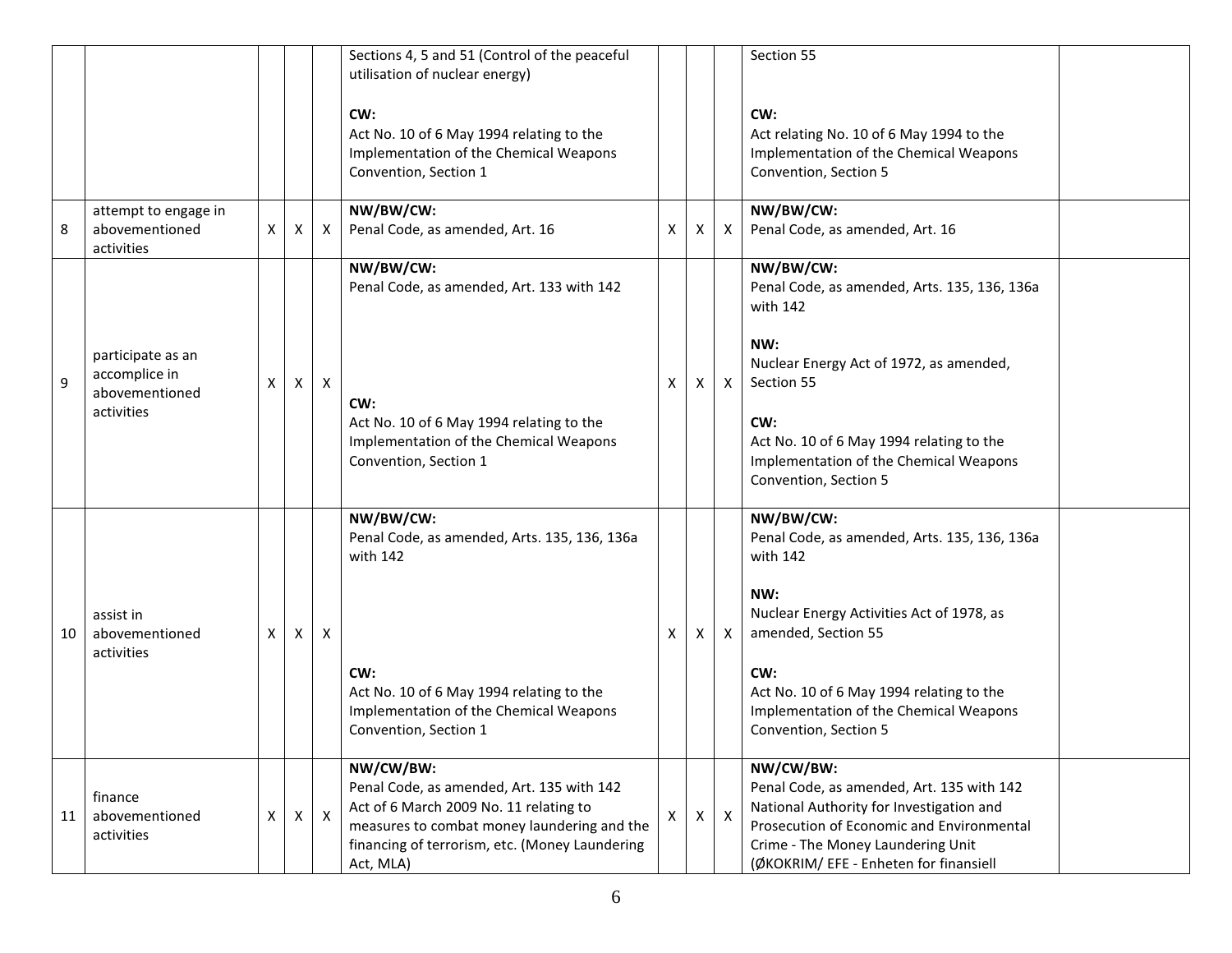|    |                                                                  |    |              | Regulations concerning measures to combat<br>money laundering and the financing of<br>terrorism, etc. (Money Laundering Regulations,<br>MLR)                  |           | etteretning)<br>Money Laundering Regulations 2009                                                                                                                                                                                 |  |
|----|------------------------------------------------------------------|----|--------------|---------------------------------------------------------------------------------------------------------------------------------------------------------------|-----------|-----------------------------------------------------------------------------------------------------------------------------------------------------------------------------------------------------------------------------------|--|
| 12 | abovementioned<br>activities related to<br>means of delivery $1$ | X. | $\mathsf{X}$ | NW:<br>Penal Code, as amended, Art. 142<br>CW:<br>Act No. 10 of 6 May 1994 relating to the<br>Implementation of the Chemical Weapons<br>Convention, Section 1 | $\lambda$ | NW:<br>Penal Code, as amended, Art. 142<br>CW:<br>Act No. 10 of 6 May 1994 relating to the<br>Implementation of the Chemical Weapons<br>Convention, Section 5<br>Penal Code of 1902, as amended 2005, Section<br>153: toxins only |  |
|    |                                                                  |    |              | BW:<br>Penal Code of 1902, as amended 2005,<br>Sections 147a and 153a                                                                                         |           | BW:<br>Penal Code of 1902, as amended 2005,<br>Sections 147a and 153a                                                                                                                                                             |  |

1. Means of delivery: missiles, rockets and other unmanned systems capable of delivering nuclear, chemical, or biological weapons that are specially designed for such use.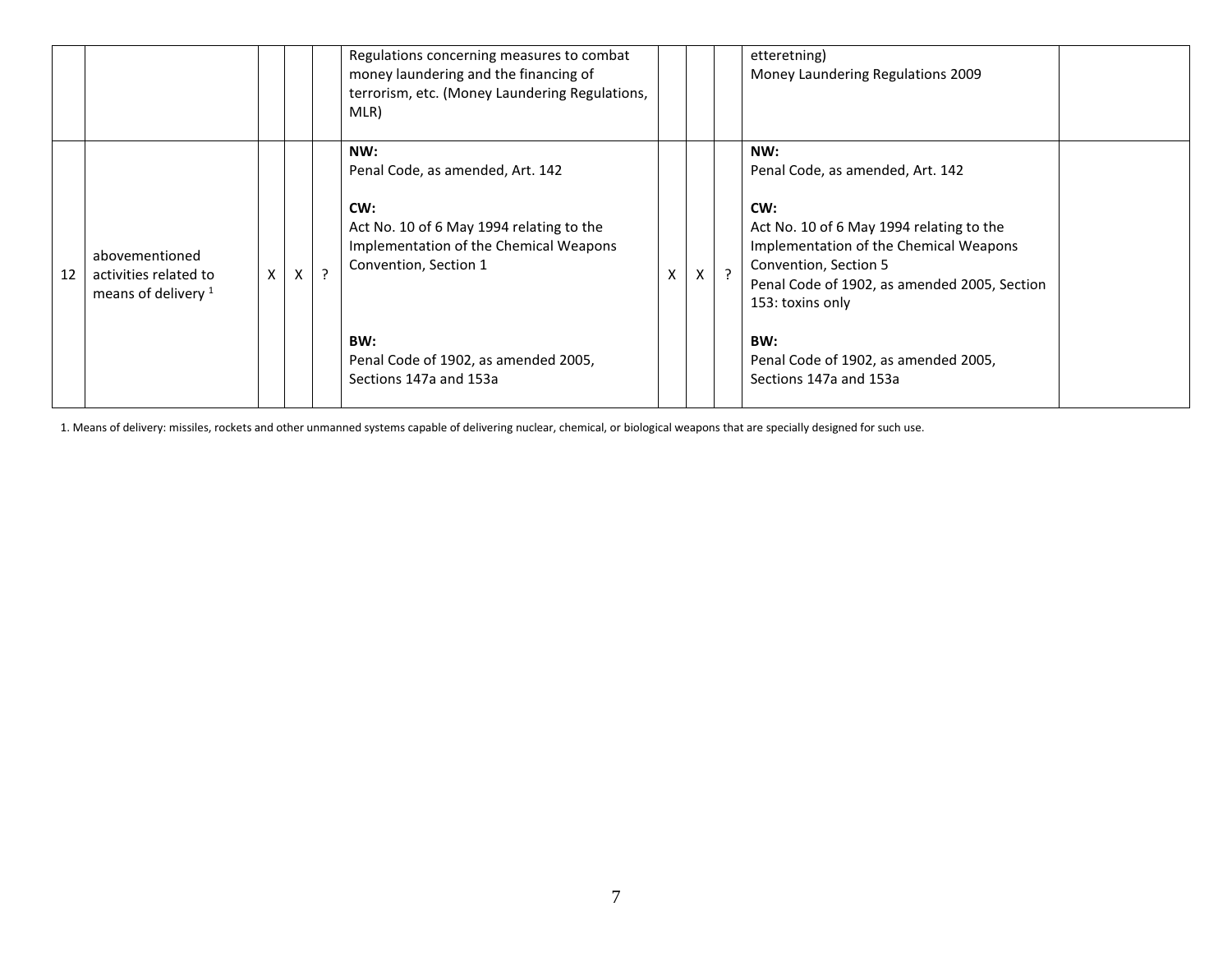### III. OP 3 (a) and (b) - Account for/Secure/Physically protect NW, CW and BW, including Related Materials<sup>2</sup>

|              | <b>Measures to establish</b><br>domestic controls to prevent                                                  |                  |                            |                   | National legal and/or regulatory framework                                                                                                                                                                                                                                                                                                                                                                                                                                                                                                                                                                                                                                                                                                                                                                                                                                                                                                                                                                                                                                                                                                          |        |                             | <b>Enforcement and civil/criminal penalties</b> |                                                                                                                                                                                                                                                                                                                                                                                                                                                                                                                                                                                                                                                                                                                                                                                                                                                |                |
|--------------|---------------------------------------------------------------------------------------------------------------|------------------|----------------------------|-------------------|-----------------------------------------------------------------------------------------------------------------------------------------------------------------------------------------------------------------------------------------------------------------------------------------------------------------------------------------------------------------------------------------------------------------------------------------------------------------------------------------------------------------------------------------------------------------------------------------------------------------------------------------------------------------------------------------------------------------------------------------------------------------------------------------------------------------------------------------------------------------------------------------------------------------------------------------------------------------------------------------------------------------------------------------------------------------------------------------------------------------------------------------------------|--------|-----------------------------|-------------------------------------------------|------------------------------------------------------------------------------------------------------------------------------------------------------------------------------------------------------------------------------------------------------------------------------------------------------------------------------------------------------------------------------------------------------------------------------------------------------------------------------------------------------------------------------------------------------------------------------------------------------------------------------------------------------------------------------------------------------------------------------------------------------------------------------------------------------------------------------------------------|----------------|
|              | the proliferation of NW, CW,<br><b>BW, and their means of</b><br>delivery; controls over<br>related materials | $\mathbf N$<br>W | $X$ /?<br>$\mathbf c$<br>W | $\mathbf{B}$<br>W | <b>Source document</b>                                                                                                                                                                                                                                                                                                                                                                                                                                                                                                                                                                                                                                                                                                                                                                                                                                                                                                                                                                                                                                                                                                                              | N<br>W | $X$ /?<br>$\mathsf{C}$<br>W | B.<br>W                                         | <b>Source document</b>                                                                                                                                                                                                                                                                                                                                                                                                                                                                                                                                                                                                                                                                                                                                                                                                                         | <b>Remarks</b> |
| $\mathbf{1}$ | Measures to account for<br>production                                                                         | $\mathsf{X}$     | $\mathsf{X}$               | $\mathsf{X}$      | NW:<br>INFCIRC/177 in force 1 March 1972<br>Additional Protocol in force 16 May 2000<br>Nuclear Energy Act of 1972, as amended,<br>Sections 4 and 5<br>Regulations No. 433 of 12 May 2000 on<br>possession, transfer and transport of nuclear<br>material and dual-use goods (regulate the<br>control and accountancy of nuclear material as<br>required in the Additional Protocol to the<br>Safeguards Agreement between Norway and<br>IAEA)<br>CW:<br>Regulations relating to the implementation of<br>the CWC, of 16 May 1997<br>(Act No. 20 of 14 June 2002 relating to the<br>Prevention of Fire, Explosion and Accidents<br>involving Hazardous Substance and the Fire<br>services (Fire and Explosions Act))<br>(Regulation relating to the handling of<br>hazardous substances, 2009 No. 1142<br>Regulations relating to restrictions on the<br>manufacture, import, export, sale and use of<br>chemicals and other products hazardous to<br>health and the environment (Product<br>Regulations) 2004, No. 992)<br>BW:<br>Regulation No 903 of 12 September 1996 on<br>import, transport and handling of materials<br>infectious to humans | X      | X                           |                                                 | NW:<br>Nuclear Energy Act of 1972, as amended, section<br>55<br>Penal Code as amended 26.11.2019, Art. 142<br>Regulations No. 433 of 12 May 2000 on<br>possession, transfer and transport of nuclear<br>material and dual-use goods, section 16<br>CW:<br>Act No. 10 of 06 May 1994 relating to the<br>implementation of the CWC<br>Act No 20 of 14 June 2002 relating to the<br>Prevention of Fire, Explosion and Hazardous<br>Substances and the Fire services (Fire and<br>Explosions Act), Sections 33-35 and 42<br>Regulation relating to the handling of hazardous<br>substances, 2009 No. 1142, Section 24<br>Regulations relating to restrictions on the<br>manufacture, import, export, sale and use of<br>chemicals and other products hazardous to<br>health and the environment (Product<br>Regulations) 2004 No. 92, Sections 7-5 |                |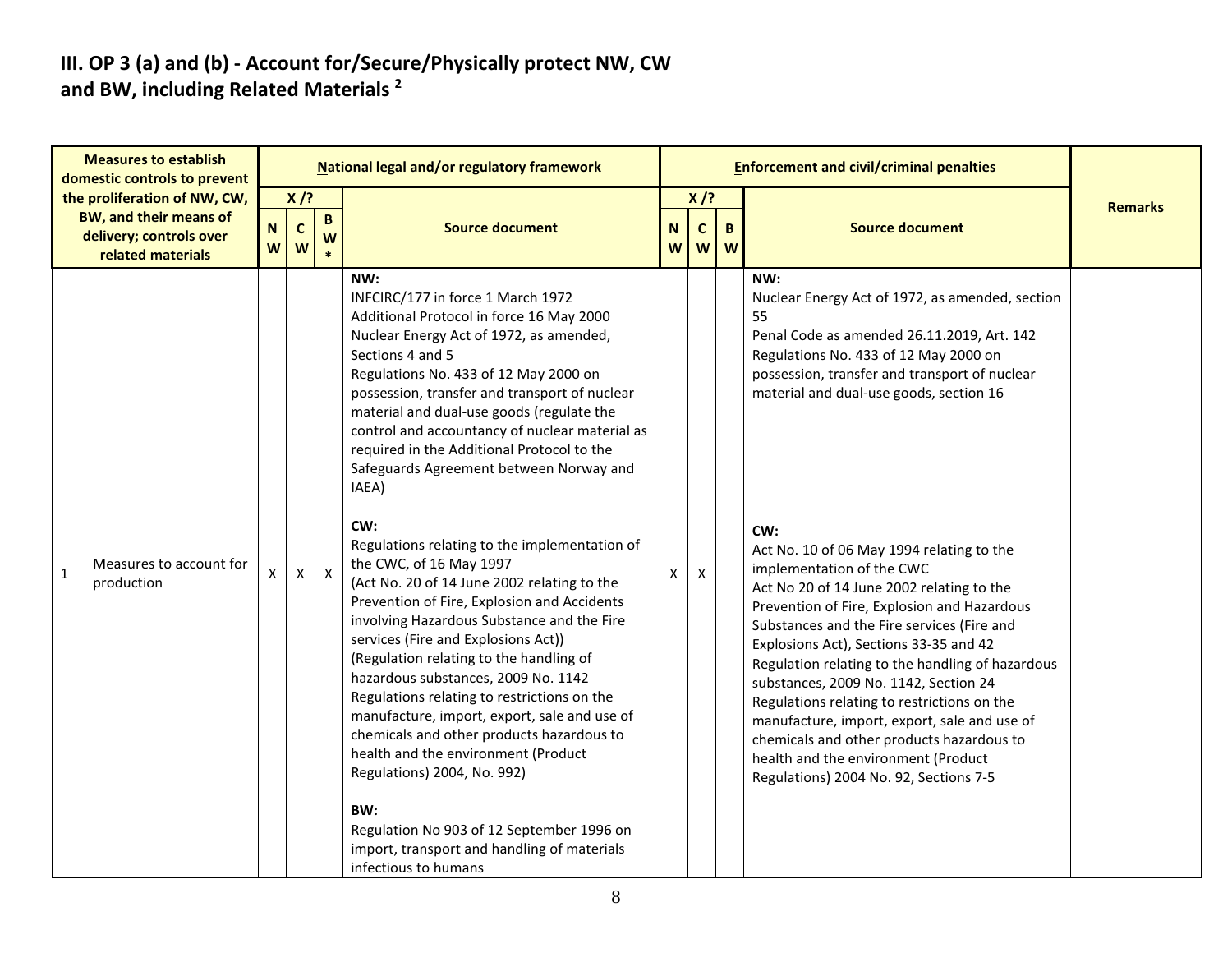| $\overline{2}$ | Measures to account for<br>use     |   | $\times$ | $\mathsf{X}$ | NW:<br>INFCIRC/177<br>Additional Protocol in force 16 May 2000<br>(INFIRC/177/Add. 1)<br>Nuclear Energy Act of 1972, as amended,<br>Section 5<br>Regulations No. 433 of 12 May 2000 on<br>possession, transfer and transportation of<br>nuclear material and dual-use goods<br>CW:<br>Regulations relating to the implementation of<br>the CWC, of 16 May 1997<br>Act No. 20 of 14 June 2002 relating to the<br>Prevention of Fire, Explosion and Accidents<br>involving Hazardous Substances and the Fire<br>Services (Fire and Explosion Act).<br>Regulations relating to restrictions on the<br>manufacture, import, export, sale and use of<br>chemicals and other products hazardous to<br>health and the environment (Product<br>Regulations) 2004, No. 992<br>BW:<br>Act relating to control of communicable | X | $\mathsf{X}$ | $\mathsf{X}$ | NW:<br>Nuclear Energy Act of 1972, as amended,<br>Section 55<br>Penal Code as amended 26.11.2019, Art. 142<br>Regulations No. 433 of 12 May 2000 on<br>possession, transfer and transport of nuclear<br>material and dual-use goods, Section 16<br>CW:<br>Act No. 10 of 06 May 1994 relating to the<br>implementation of the CWC<br>Act No. 20 of 14 June 2002 relating to the<br>Prevention of Fire, Explosion and Accidents<br>involving Hazardous Substances and the Fire<br>Services (Fire and Explosion Act), Sections 33-35<br>and 42<br>Regulations relating to restrictions on the<br>manufacture, import, export, sale and use of<br>chemicals and other products hazardous to<br>health and the environment (Product<br>Regulations) 2004 No. 92, Sections 7-542<br>BW:<br>Act relating to control of communicable |
|----------------|------------------------------------|---|----------|--------------|---------------------------------------------------------------------------------------------------------------------------------------------------------------------------------------------------------------------------------------------------------------------------------------------------------------------------------------------------------------------------------------------------------------------------------------------------------------------------------------------------------------------------------------------------------------------------------------------------------------------------------------------------------------------------------------------------------------------------------------------------------------------------------------------------------------------|---|--------------|--------------|------------------------------------------------------------------------------------------------------------------------------------------------------------------------------------------------------------------------------------------------------------------------------------------------------------------------------------------------------------------------------------------------------------------------------------------------------------------------------------------------------------------------------------------------------------------------------------------------------------------------------------------------------------------------------------------------------------------------------------------------------------------------------------------------------------------------------|
|                |                                    |   |          |              | diseases, Sections 4 and 6<br>Decree No. 144 of 1990, as amended by Decree<br>No. 74 of 2004 and Decree No. 819 of 2008<br>(reporting on Class A, B, and C diseases<br>classified by the Veterinary Act)                                                                                                                                                                                                                                                                                                                                                                                                                                                                                                                                                                                                            |   |              |              | diseases, Sections 4 and 6<br>Decree No. 144 of 1990, as amended by Decree<br>No. 74 of 2004 and Decree No. 819 of 2008<br>(reporting on Class A, B, and C diseases classified<br>by the Veterinary Act)                                                                                                                                                                                                                                                                                                                                                                                                                                                                                                                                                                                                                     |
| $\overline{3}$ | Measures to account for<br>storage | X | X        | $\mathsf{X}$ | NW:<br>INFCIRC/177<br>Additional Protocol in force 16 May 2000<br>(INFIRC/177/Add. 1)<br>Nuclear Energy Act of 1972, Section 5<br>Regulations No 433 of 12 May 2000 on<br>possession, transfer and transport of nuclear<br>material and dual-use goods                                                                                                                                                                                                                                                                                                                                                                                                                                                                                                                                                              | Χ | X            |              | NW:<br>Nuclear Energy Act of 1972, as amended,<br>Section 16<br>Regulations No. 433 of 12 May 2000 on<br>possession, transfer and transport of nuclear<br>material and dual-use goods, Section 16                                                                                                                                                                                                                                                                                                                                                                                                                                                                                                                                                                                                                            |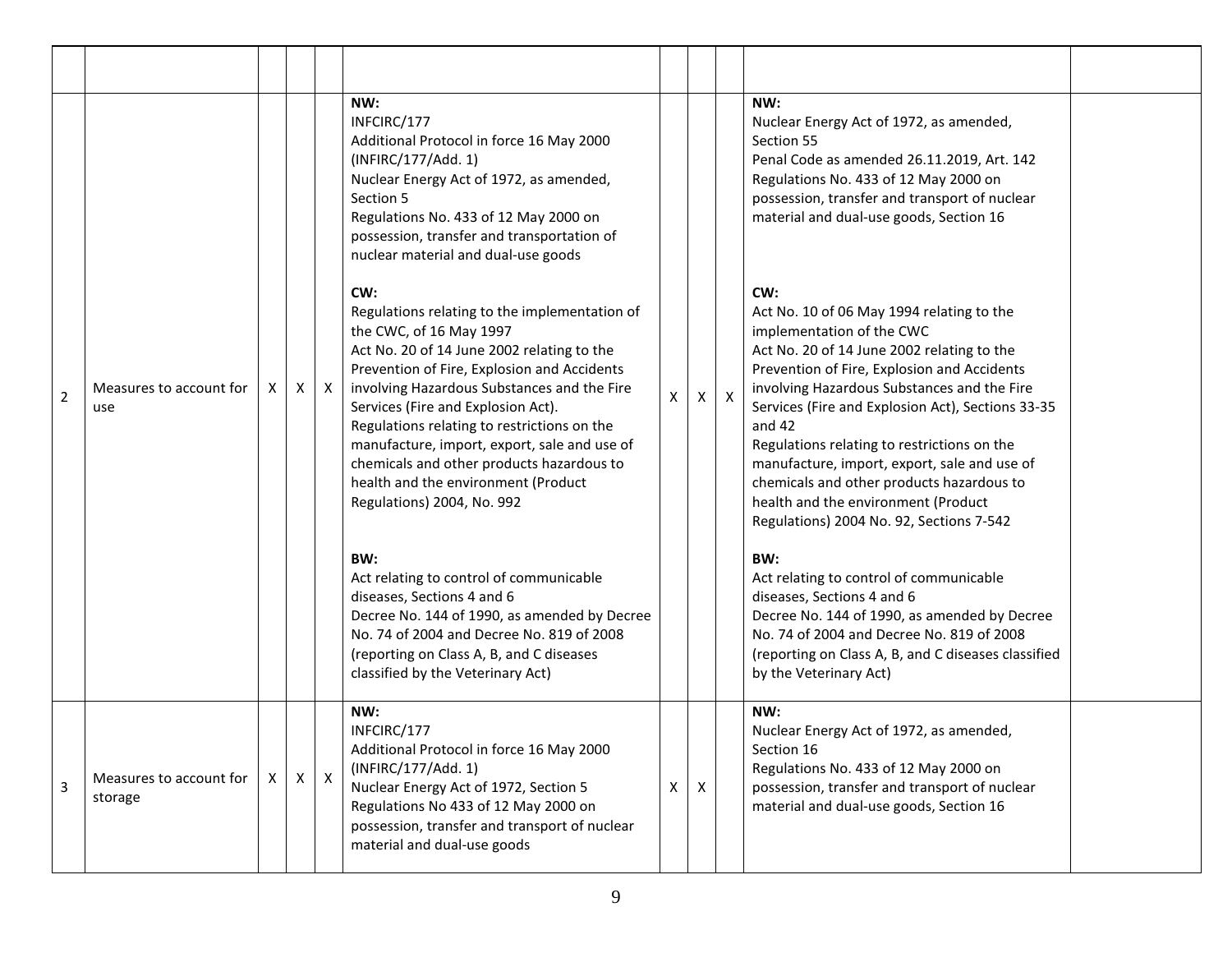|                         |                                      |   |   |                | CW:<br>Regulations relating to the implementation of<br>the CWC, of 16 May 1997<br>Act No. 20 of 14 June 2002 relating to the<br>Prevention of Fire, Explosion and Accidents<br>involving Hazardous Substances and the Fire<br>Services (Fire and Explosion Act)<br>Regulation relating to the handling of<br>hazardous substances, 2009 No. 1142                            |   |              |              | CW:<br>Act No. 10 of 06 May 1994 relating to the<br>implementation of the CWC<br>Act No. 20 of 14 June 2002 relating to the<br>Prevention of Fire, Explosion and Accidents<br>involving Hazardous Substances and the Fire<br>Services (Fire and Explosion Act), Sections 33-35<br>and 42<br>Regulation relating to the handling of hazardous<br>substances, 2009 No. 1142, Sections 12 and 24                                                               |  |
|-------------------------|--------------------------------------|---|---|----------------|------------------------------------------------------------------------------------------------------------------------------------------------------------------------------------------------------------------------------------------------------------------------------------------------------------------------------------------------------------------------------|---|--------------|--------------|-------------------------------------------------------------------------------------------------------------------------------------------------------------------------------------------------------------------------------------------------------------------------------------------------------------------------------------------------------------------------------------------------------------------------------------------------------------|--|
|                         |                                      |   |   |                | BW:<br>Regulation No 903 of 12 September 1996 on<br>import, transport and handling of materials<br>infectious to humans                                                                                                                                                                                                                                                      |   |              |              |                                                                                                                                                                                                                                                                                                                                                                                                                                                             |  |
|                         |                                      |   |   |                | NW/CW/BW:<br>Regulations No. 384 of 1 April 2009 on Land<br>Transport<br>Regulations No. 1331 of 1 December 2006 on<br>the Transport of Dangerous Goods by Road and<br>Rail (implements International Regulations for<br>Carriage of Dangerous Goods by Road (ADR)<br>and Rail (RID))<br>Regulations No 41 of 11 January 2003 on the<br>Transport of dangerous Goods by Air. |   |              |              | NW/CW/BW:<br>Regulations No. 384 of 1 April 2009 on Land<br>Transport<br>Regulations No. 1264 of 20 December 1996 on<br>the Transport of Dangerous Goods by Road and<br>Rail<br>The Maritime Directorate of the Ministry of<br>Foreign Affairs (issuing regulations on the<br>maritime transport of dangerous goods)<br>The Directorate for Fire and Explosion<br>Prevention (competent authority for the<br>transport of dangerous goods by road and rail) |  |
| $\overline{\mathbf{4}}$ | Measures to account for<br>transport |   | X | X              | NW:<br>Nuclear Energy Act of 1972, as amended,<br>Section 5<br>Regulations No. 433 of 12 May 2000 on<br>possession, transfer and transportation of<br>nuclear material and dual-use goods<br>CW:<br>Regulations No. 1264 of 20 December 1996 on<br>the Transport of Dangerous Goods by Road and<br>Rail                                                                      | X | $\mathsf{X}$ | $\mathsf{X}$ | NW:<br>Nuclear Energy Act of 1972, as amended,<br>Section 55<br>Penal Code as amended 26.11.2019, Art. 142<br>Regulations No. 433 of 12 May 2000 on<br>possession, transfer and transport of nuclear<br>material and dual-use goods, Section 16<br>CW:<br>Regulations No. 1264 of 20 December 1996 on<br>the Transport of Dangerous Goods by Road and<br>Rail, Sections 6, 30 and 35.                                                                       |  |
| 5                       | Measures to secure<br>production     | X | X | $\pmb{\times}$ | NW:<br>Nuclear Energy Act of 1972, as amended                                                                                                                                                                                                                                                                                                                                | X | X            |              | NW:<br>Nuclear Energy Act of 1972, as amended,                                                                                                                                                                                                                                                                                                                                                                                                              |  |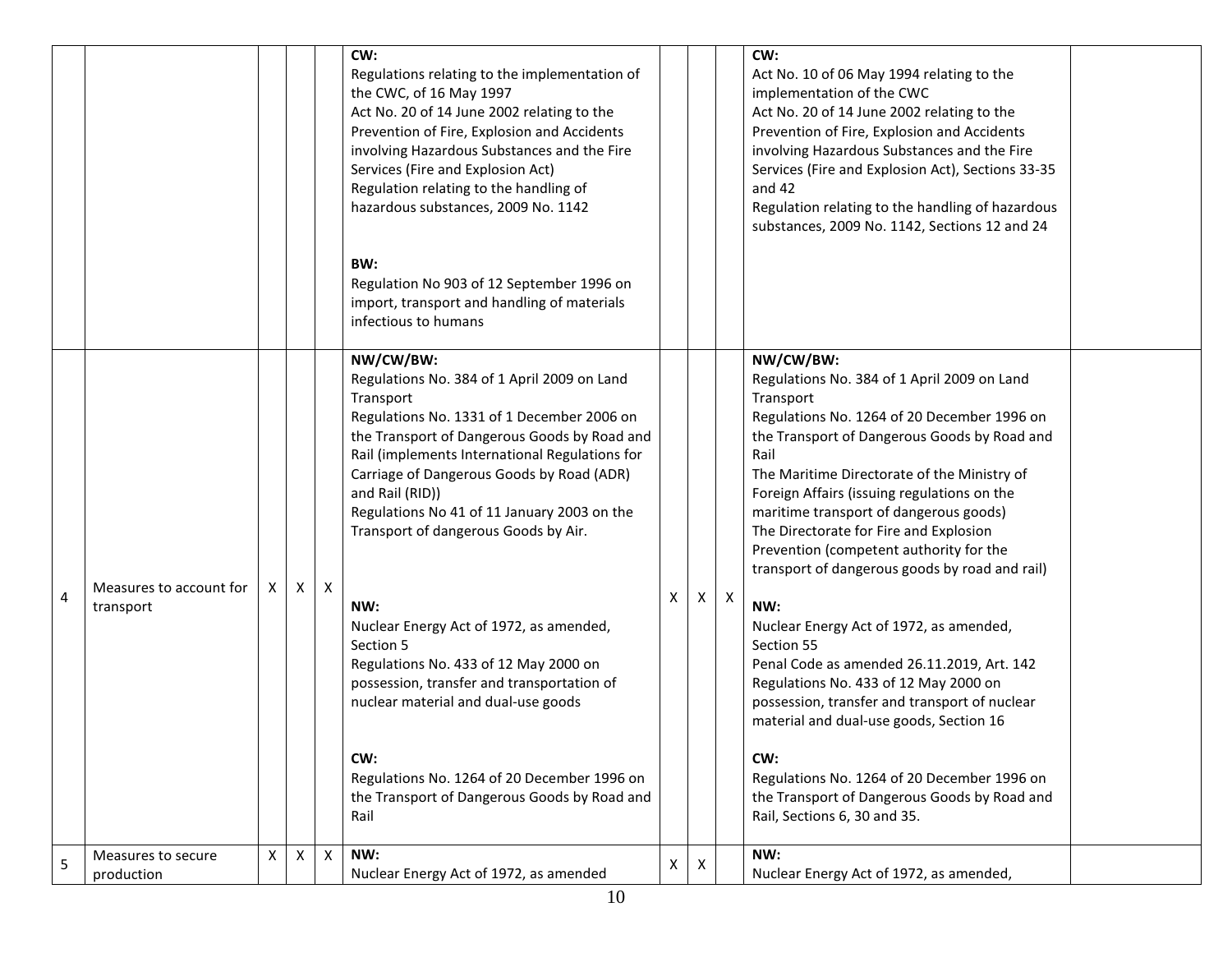|                |                               |   |              |              | Regulations 1809 of 1984 on the physical<br>protection of nuclear materials and nuclear<br>facilities                                                                                                                                                                                                       |   |   | Section 55<br>Penal Code, as amended, 26.11.2019, Art. 142                                                                                                                                                                                                                       |
|----------------|-------------------------------|---|--------------|--------------|-------------------------------------------------------------------------------------------------------------------------------------------------------------------------------------------------------------------------------------------------------------------------------------------------------------|---|---|----------------------------------------------------------------------------------------------------------------------------------------------------------------------------------------------------------------------------------------------------------------------------------|
|                |                               |   |              |              | CW:<br>Act No. 20 of 14 June 2002 relating to the<br>Prevention of Fire, Explosion and Accidents<br>involving Hazardous Substances and the Fire<br>Services (Fire and Explosion Act), Sections 6, 19<br>and 20<br>Regulation No. 672 of June 17 relating to<br>industrial safety and emergency preparedness |   |   | CW:<br>Fire and Explosion Act, Section 42<br>Regulation No. 672 of June 17 relating to<br>industrial safety and emergency preparedness,<br>Sections 7, 11 and 15                                                                                                                 |
|                |                               |   |              |              | BW:<br>Regulation no 903 of 12 September 1996 on<br>import, transport and handling of materials<br>infectious to humans                                                                                                                                                                                     |   |   |                                                                                                                                                                                                                                                                                  |
|                |                               |   |              |              | NW:<br>Nuclear Energy Act of 1972, as amended<br>Regulations 1809 of 1984 on the physical<br>protection of nuclear materials and nuclear<br>facilities                                                                                                                                                      |   |   | NW:<br>Nuclear Energy Act of 1972, as amended,<br>Section 55<br>Penal Code as amended 26.11.2019, Art. 142                                                                                                                                                                       |
| 6              | Measures to secure use        |   | $\mathsf{X}$ | $\mathsf{X}$ | CW:<br>Fire and Explosion Act, Sections 6, 19 and 20<br>Regulation No. 672 of June 17 relating to<br>industrial safety and emergency preparedness<br>Regulation relating to the handling of<br>hazardous substances, 2009 No. 1142                                                                          | X | X | CW:<br>Fire and Explosion Act, Section 42<br>Regulation No. 672 of June 17 relating to<br>industrial safety and emergency preparedness,<br>Sections 7, 11 and 15.<br>3. Regulation relating to the handling of<br>hazardous substances, 2009 nr. 1142, Sections<br>12, 14 and 24 |
|                |                               |   |              |              | BW:<br>Regulation no 903 of 12 September 1996 on<br>import, transport and handling of materials<br>infectious to humans                                                                                                                                                                                     |   |   |                                                                                                                                                                                                                                                                                  |
| $\overline{7}$ | Measures to secure<br>storage | X | X            | $\mathsf{X}$ | NW:<br>Nuclear Energy Act of 1972, as amended<br>Regulations 1809 of 1984 on the physical<br>protection of nuclear materials and nuclear<br>facilities                                                                                                                                                      | X | X | NW:<br>Nuclear Energy Act of 1972, as amended<br>Penal Code as amended 26.11.2019, Art. 142                                                                                                                                                                                      |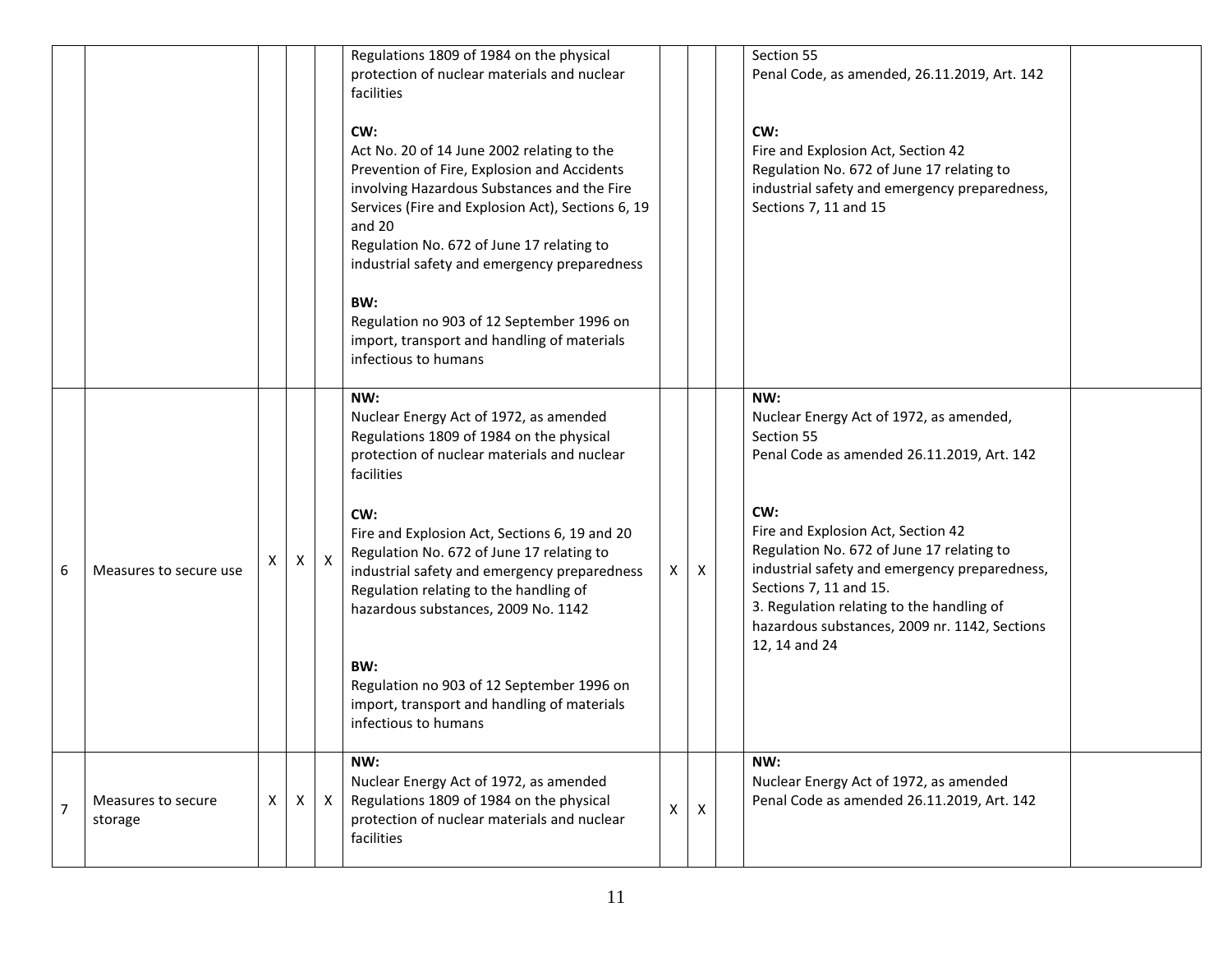|   |                                 |    |   |   | CW:<br>Fire and Explosion Act, Sections 6, 19 and 20<br>Regulation No. 672 of June 17 relating to<br>industrial safety and emergency preparedness,<br>Sections 7, 11 and 15<br>3. Regulation relating to the handling of<br>hazardous substances, 2009 No. 1142<br>BW:<br>Regulation No. 903 of 12 September 1996 on<br>import, transport and handling of materials<br>infectious to humans                                                                                                                                                                                                       |   |   |              | CW:<br>Fire and Explosion Act, Section 42<br>Regulation No. 672 of June 17 relating to<br>industrial safety and emergency preparedness,<br>Sections 7, 11 and 15.<br>3. Regulations relating to the handling of<br>hazardous substances, 2009 No. 1142, Sections<br>12, 14 and 24                                                                                                                                                                           |  |
|---|---------------------------------|----|---|---|---------------------------------------------------------------------------------------------------------------------------------------------------------------------------------------------------------------------------------------------------------------------------------------------------------------------------------------------------------------------------------------------------------------------------------------------------------------------------------------------------------------------------------------------------------------------------------------------------|---|---|--------------|-------------------------------------------------------------------------------------------------------------------------------------------------------------------------------------------------------------------------------------------------------------------------------------------------------------------------------------------------------------------------------------------------------------------------------------------------------------|--|
|   |                                 |    |   |   | NW/CW/BW:<br>Regulation No. 384 of 1 April 2009 on Land<br>transport<br>Regulations No. 1264 of 20 December 1996 on<br>the Transport of Dangerous Goods by Road and<br>Rail                                                                                                                                                                                                                                                                                                                                                                                                                       |   |   |              | NW/CW/BW:<br>Regulation No. 384 of 1 April 2009 on Land<br>transport<br>Regulations of 20 December 1996 on the<br>Transport of Dangerous Goods by Road and Rail<br>The Maritime Department of the Ministry of<br>Trade, Industry and Fisheries (issuing regulations<br>on the maritime transport of dangerous goods)<br>The Directorate for Fire and Explosion<br>Prevention (competent authority for the<br>transport of dangerous goods by road and rail) |  |
| 8 | Measures to secure<br>transport | X. | X | X | NW:<br>Nuclear Energy Act of 1972, as amended<br>Act of 11 June 1993 on Civil Aviation, Sections<br>9(1) and (4) (responsibility for maritime<br>transport lies in the Maritime Directorate of<br>the Ministry of Foreign Affairs and the Civil<br>Aviation Administration for air transport).<br>Regulations 1809 of 1984 on the physical<br>protection of nuclear materials and nuclear<br>facilities<br>Regulations No. 433 of 12 May 2000 on<br>possession, transfer and transportation of<br>nuclear material and dual-use equipment<br>CW:<br>Fire and Explosion Act, Sections 6, 19 and 20 | X | X | $\mathsf{X}$ | NW:<br>Nuclear Energy Act of 1972, as amended<br>Penal Code as amended 26.11.2019, Art. 142<br>CW:<br>Fire and Explosion Act, Section 42                                                                                                                                                                                                                                                                                                                    |  |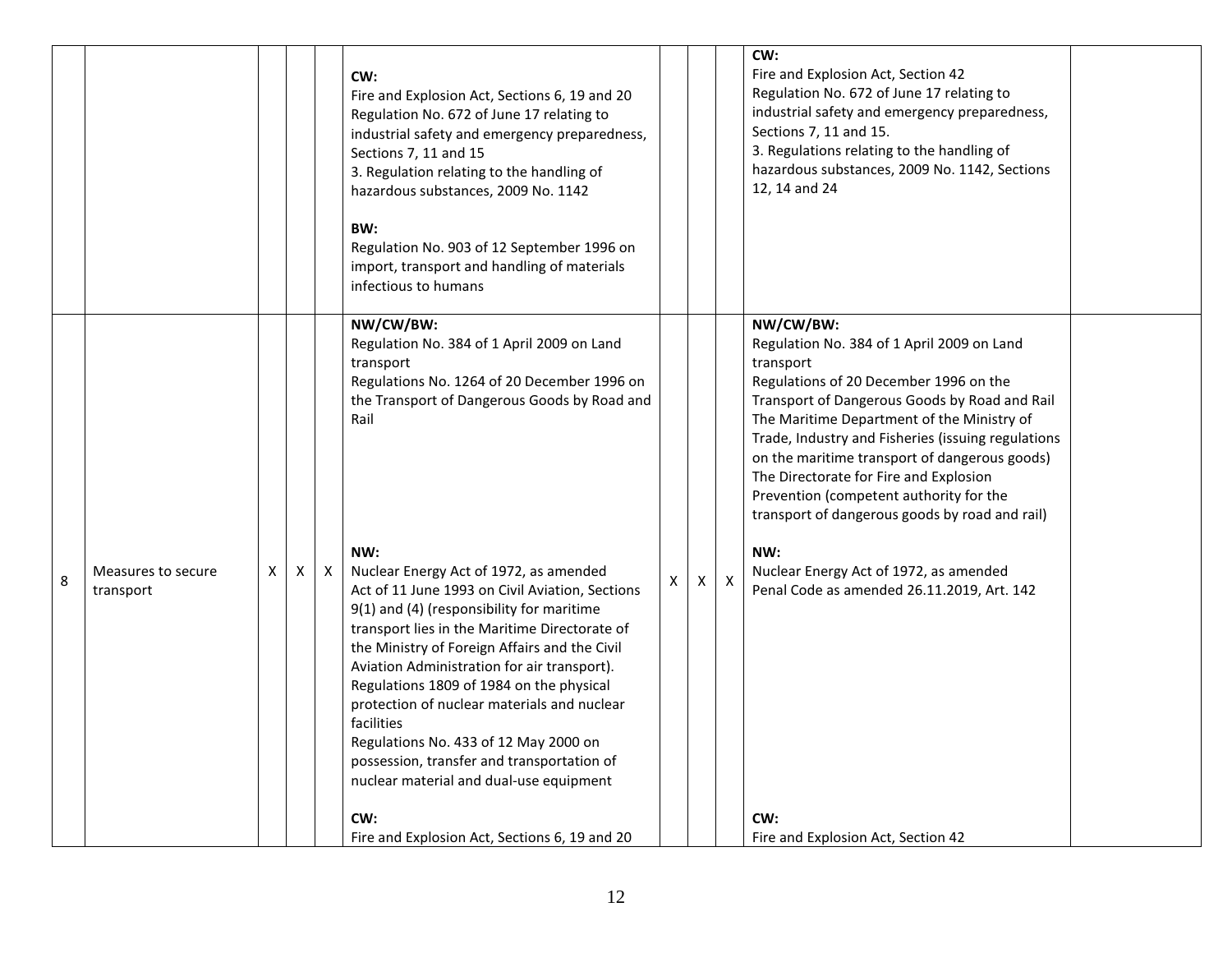|   |                                 |   |              |              | Regulations No. 1264 of 20 December 1996 on<br>the Transport of Dangerous Goods by Road and<br>Rail, Chapter 2<br>BW:<br>Regulations No 1331 of 1 December 2006 on<br>the Transport of Dangerous Goods by Road and<br>Rail. Regulations No 41 of 11 January 2003 on<br>the Transport of dangerous Goods by Air                                                                                                                                                                                                                                                                                                                                                                                                                                                                                                                                                                                                                                                          |   |   | Regulations No. 1264 of 20 December 1996 on<br>the Transport of Dangerous Goods by Road and<br>Rail, Sections 4-6, 30, 31 and 35.                                                                                                                                                                                                                                                                                                                                                                                |  |
|---|---------------------------------|---|--------------|--------------|-------------------------------------------------------------------------------------------------------------------------------------------------------------------------------------------------------------------------------------------------------------------------------------------------------------------------------------------------------------------------------------------------------------------------------------------------------------------------------------------------------------------------------------------------------------------------------------------------------------------------------------------------------------------------------------------------------------------------------------------------------------------------------------------------------------------------------------------------------------------------------------------------------------------------------------------------------------------------|---|---|------------------------------------------------------------------------------------------------------------------------------------------------------------------------------------------------------------------------------------------------------------------------------------------------------------------------------------------------------------------------------------------------------------------------------------------------------------------------------------------------------------------|--|
| 9 | Physical protection<br>measures | X | $\mathsf{X}$ | $\mathsf{X}$ | NW/CW/BW:<br>Regulations No 384 of 1 April 2009 on Land<br>Transport<br>Regulations No. 1264 of 20 December 1996 on<br>the Transport of Dangerous Goods by Road and<br>Rail<br>NW:<br>Nuclear Energy Act of 1972, as amended<br>Regulations 1809 of 2 November 1984 on<br>relating to the physical protection of nuclear<br>materials and nuclear facilities, as revised<br>Royal Decree of 2 November 1984, especially<br>Sections 1, 13-15 and Annexes (including<br>minimum standards for transport and storage)<br>Regulations 1362 of 21 November 2003 on<br>Radiation Protection and Use of Radiation<br>(Radiation Protection Regulations), as<br>amended by Regulations 1380 of 29 Oct 2010<br>CW:<br>Fire and Explosion Act, Sections 6, 19 and 20<br>Regulation No. 672 of June 17 relating to<br>industrial safety and emergency preparedness<br>BW:<br>Regulation 1356 of 6 December 2011<br>Concerning the design and layout of<br>workplaces and premises | X | X | NW/CW/BW:<br>Regulations No 384 of 1 April 2009 on Land<br>Transport<br>Regulations No. 1264 of 20 December 1996 on<br>the Transport of Dangerous Goods by Road and<br>Rail<br>NW:<br>Nuclear Energy Act of 1972, as amended<br>CW:<br>Fire and Explosion Act, Section 42<br>Regulation No. 672 of June 17 relating to<br>industrial safety and emergency preparedness,<br>Sections 7, 11 and 15<br>Regulation relating to the handling of hazardous<br>substances, 2009 nr. 1142, Sections 12, 14, 15<br>and 24 |  |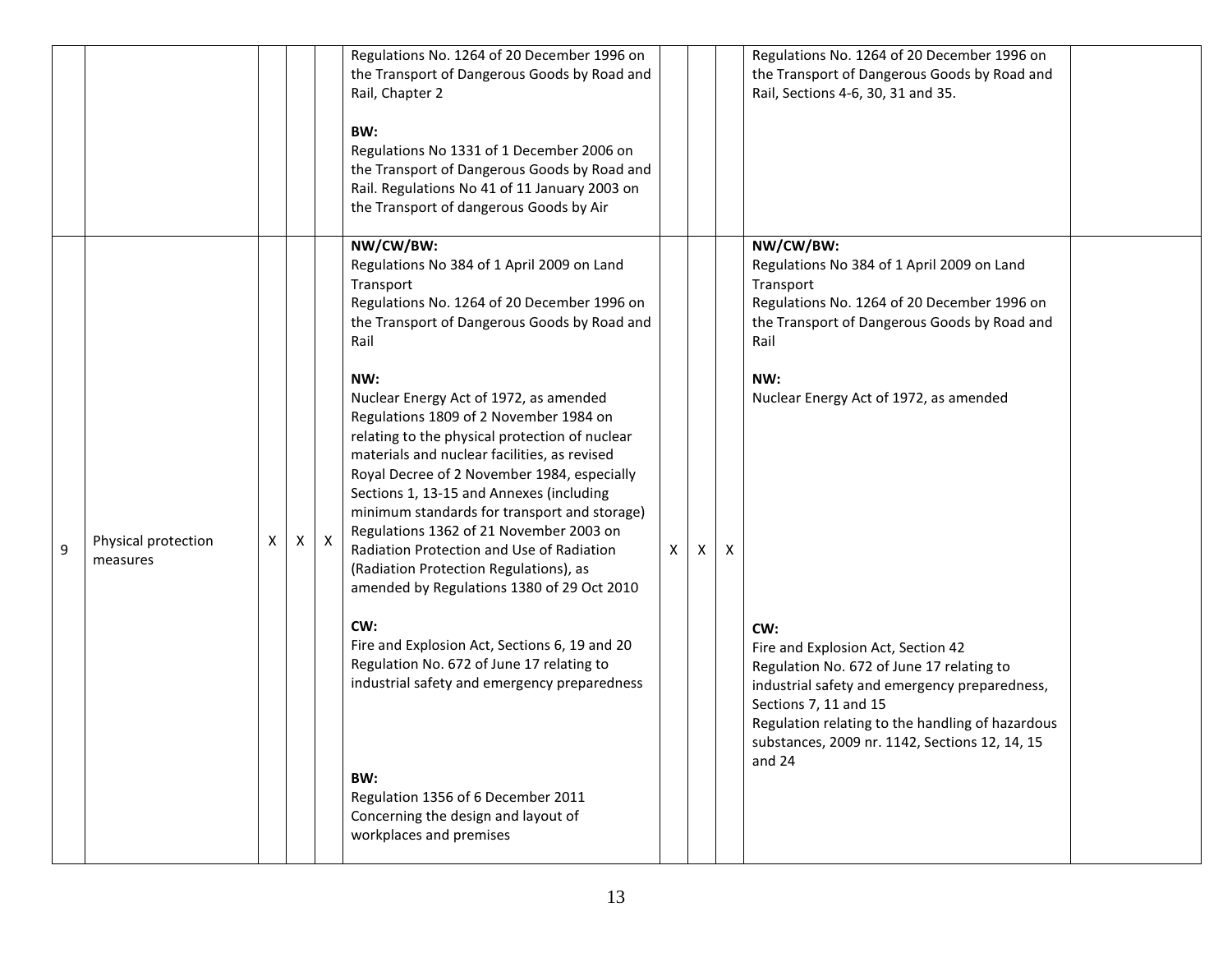| NW:<br>Nuclear Energy Act of 1972, as amended<br>Regulations No. 1809 of 2 November 1984<br>$\checkmark$<br>$\Lambda$<br>Personnel Reliability<br>10<br>relating to the physical protection of nuclear<br>materials and nuclear facilities, as amended |  |  | NW:<br>Nuclear Energy Ac of 1972, as amended, Section<br>55 |  |
|--------------------------------------------------------------------------------------------------------------------------------------------------------------------------------------------------------------------------------------------------------|--|--|-------------------------------------------------------------|--|
|--------------------------------------------------------------------------------------------------------------------------------------------------------------------------------------------------------------------------------------------------------|--|--|-------------------------------------------------------------|--|

2. Related materials: materials, equipment and technology covered by relevant multilateral treaties and arrangements, or included on national control lists, which could be used for the design, development, production or use of nuclear, chemical and biological weapons and their means of delivery.

 \* Information required in this section may also be available in the State's Confidence Building Measures report, if submitted to the BWC Implementation Support Unit (online at: http://www.unog.ch/80256EE600585943/(httpPages)/4FA4DA37A55C7966C12575780055D9E8?OpenDocument)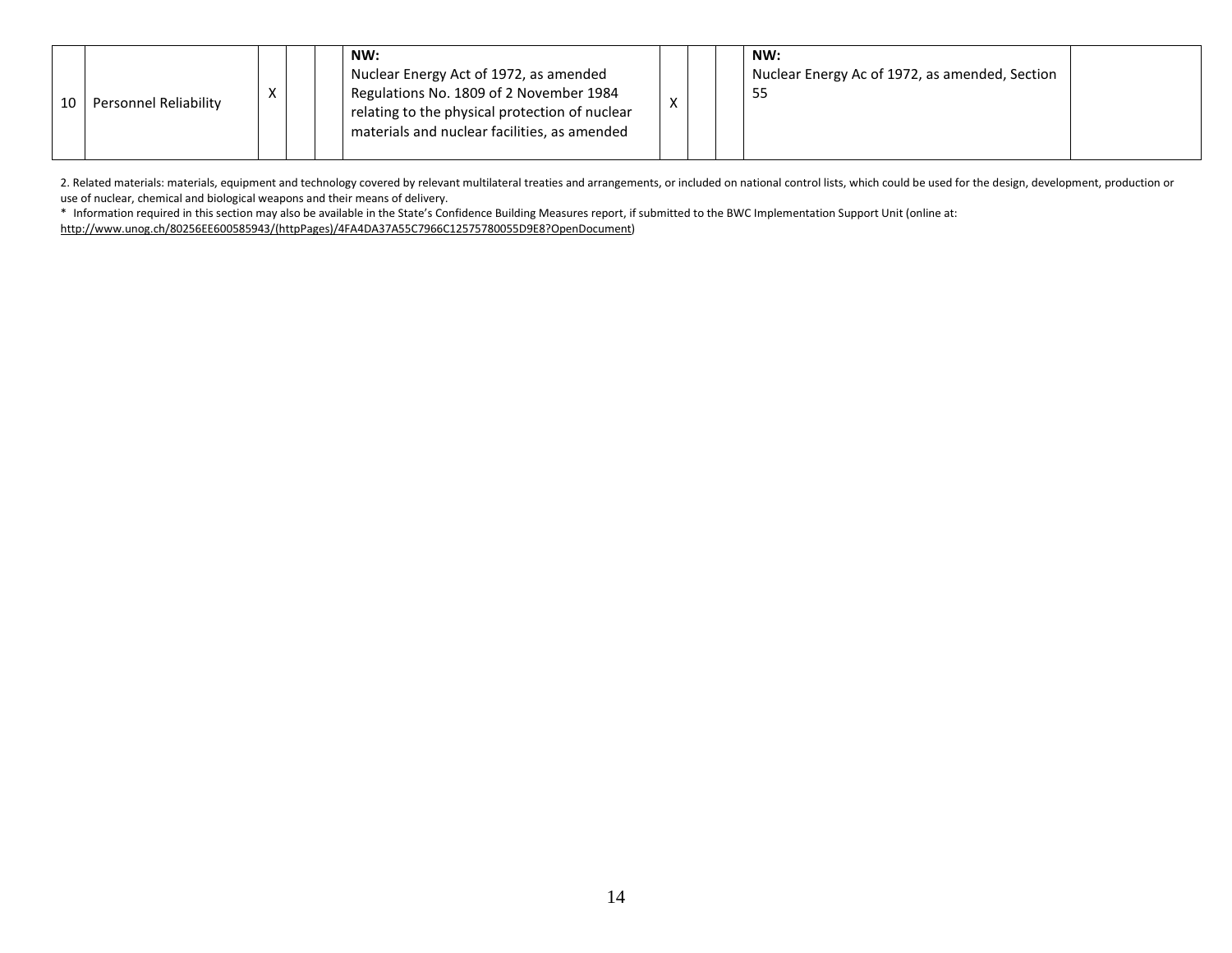### IV. OP 3 (a) and (b) - Account for/Secure/Physically protect NW including Related Materials (NW specific)

| <b>Measures to establish</b><br>domestic controls to prevent<br>the proliferation of NW, and<br>their means of delivery;<br>controls over related<br>materials |                                                                                                                                                                   | <b>Source document</b>                                                         |  |  |  |  |  |  |
|----------------------------------------------------------------------------------------------------------------------------------------------------------------|-------------------------------------------------------------------------------------------------------------------------------------------------------------------|--------------------------------------------------------------------------------|--|--|--|--|--|--|
| 1                                                                                                                                                              | National regulatory<br>authority                                                                                                                                  | Norwegian Radiation Protection Authority (NRPA)                                |  |  |  |  |  |  |
| $\overline{2}$                                                                                                                                                 | Licensing of nuclear<br>installations/entities/<br>use of materials                                                                                               | Nuclear Energy Act of 1972, as amended                                         |  |  |  |  |  |  |
| 3                                                                                                                                                              | IAEA Safeguards<br>Agreements                                                                                                                                     | INFCIRC/ 177 in force 1 March 1972<br>Additional Protocol in force 16 May 2000 |  |  |  |  |  |  |
| 4                                                                                                                                                              | IAEA Code of Conduct<br>on Safety and Security<br>of Radioactive Sources                                                                                          | Expressed support                                                              |  |  |  |  |  |  |
| 5                                                                                                                                                              | Supplementary<br>Guidance on the Import<br>and Export of<br>Radioactive Sources of<br>the Code of Conduct on<br>the Safety and Security<br>of Radioactive Sources | Expressed support                                                              |  |  |  |  |  |  |
| 6                                                                                                                                                              | IAEA Incident and<br><b>Trafficking Database</b>                                                                                                                  | Participates                                                                   |  |  |  |  |  |  |
| $\overline{7}$                                                                                                                                                 | <b>Integrated Nuclear</b><br>Security Support Plan<br>(INSSP) / International<br><b>Physical Protection</b><br><b>Advisory Service (IPPAS)</b>                    |                                                                                |  |  |  |  |  |  |
| 8                                                                                                                                                              | Applying the physical<br>protection<br>recommendations in<br>INFCIRC/225/Rev.5                                                                                    |                                                                                |  |  |  |  |  |  |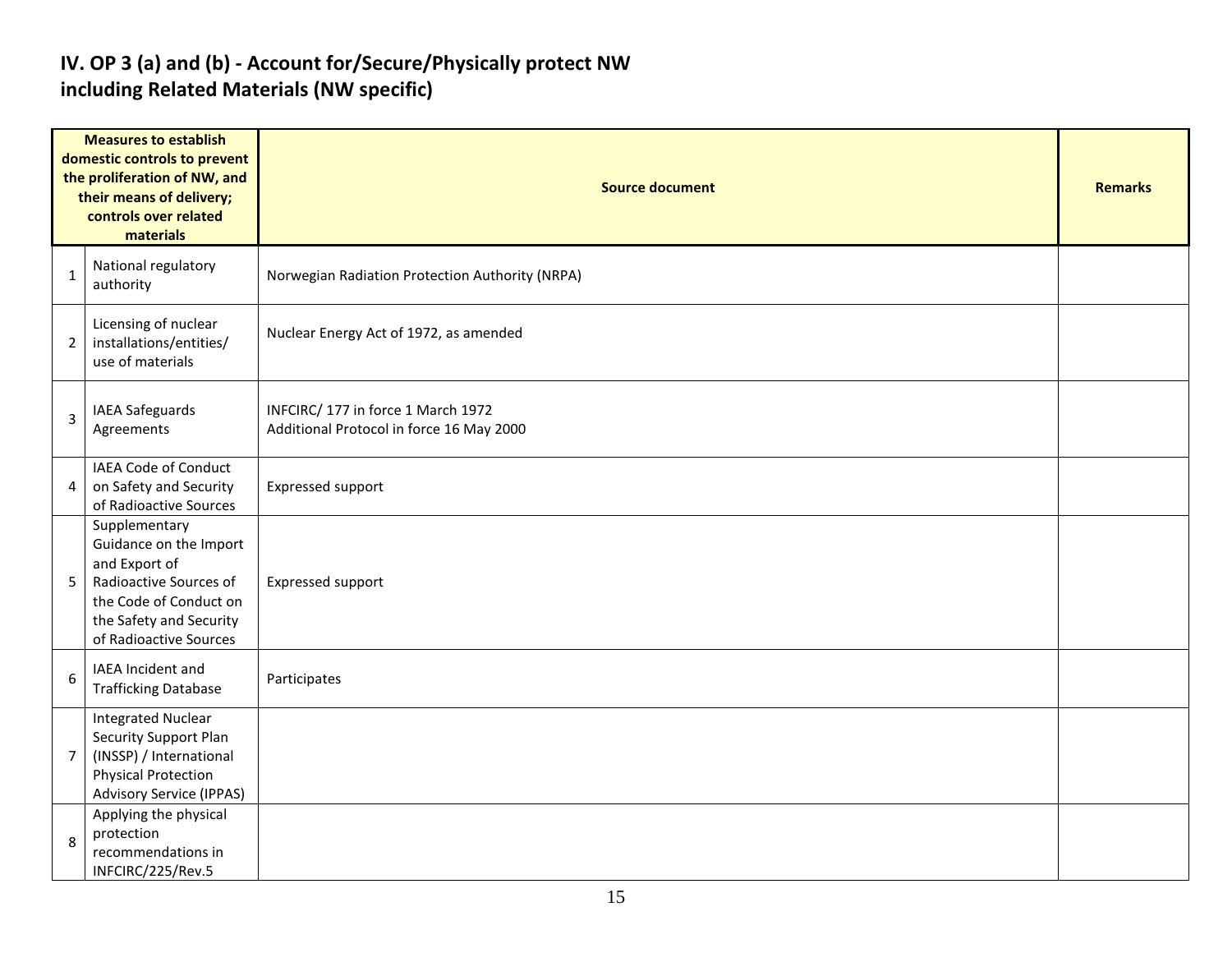|    | Other Agreements<br>related to IAEA                                                       | Convention on Early Notification of a Nuclear Accident (Deposit 26 September 1986)<br>Convention on Assistance in the Case of a Nuclear Accident or Radiological Emergency (Deposit26 September 1986)<br>Convention on Nuclear Safety (Deposit 29 September 1994)<br>Joint Convention on the Safety of Spent Fuel Management and on the Safety of Radioactive Waste Management (Deposit<br>12 January 1998) |  |
|----|-------------------------------------------------------------------------------------------|-------------------------------------------------------------------------------------------------------------------------------------------------------------------------------------------------------------------------------------------------------------------------------------------------------------------------------------------------------------------------------------------------------------|--|
| 10 | National legislation and<br>regulations related to<br>nuclear material<br>including CPPNM |                                                                                                                                                                                                                                                                                                                                                                                                             |  |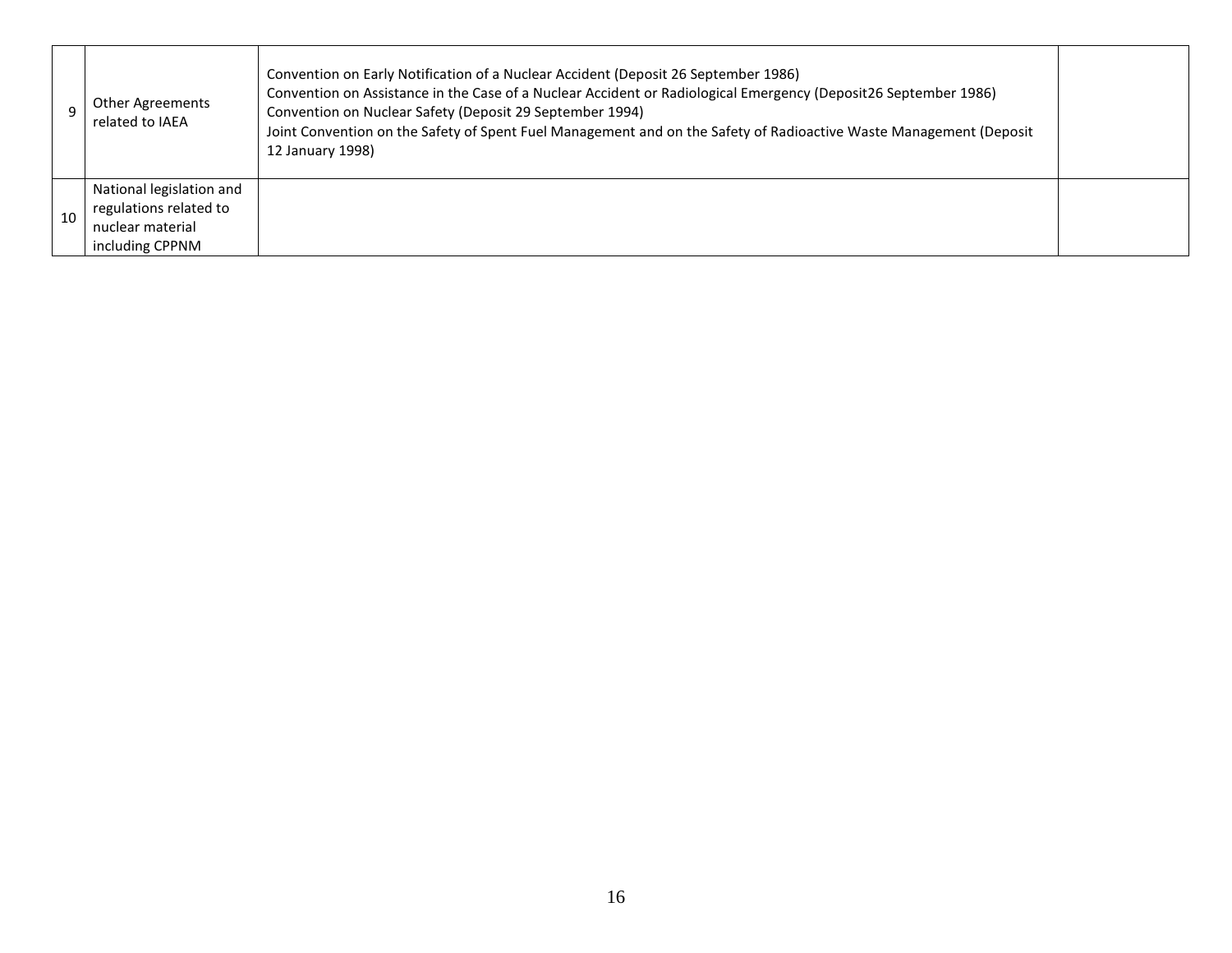### V. OP 3 (a) and (b) - Account for/Secure/Physically protect CW including Related Materials (CW specific)

| <b>Measures to establish</b><br>domestic controls to prevent<br>the proliferation of CW, and<br>their means of delivery;<br>controls over related<br>materials |                                                                                                                     | Source document                                                                                                                                                                                                                                                   | <b>Remarks</b> |
|----------------------------------------------------------------------------------------------------------------------------------------------------------------|---------------------------------------------------------------------------------------------------------------------|-------------------------------------------------------------------------------------------------------------------------------------------------------------------------------------------------------------------------------------------------------------------|----------------|
|                                                                                                                                                                | National CWC authority                                                                                              | Ministry of Foreign Affairs,<br>Section for Disarmament and Nuclear Security                                                                                                                                                                                      |                |
|                                                                                                                                                                | Licensing/registration of<br>installations/facilities/<br>persons/entities/use/<br>handling of related<br>materials | Regulations relating to the implementation of the CWC, of 16 May 1997<br>Regulation relating to the handling of hazardous substances, 2009 nr. 1142.<br>Regulation 1356 of 6 December 2011 Concerning the design and layout of workplaces and premises            |                |
| 3                                                                                                                                                              | Old or abandoned<br>chemical weapons                                                                                | State reports that Chemical Weapons from WWII were dumped at sea. The localization and condition of the weapons<br>surveyed by the Norwegian Defence Research Establishment. Conclusion: safest and most environmentally friendly option<br>to leave them at site |                |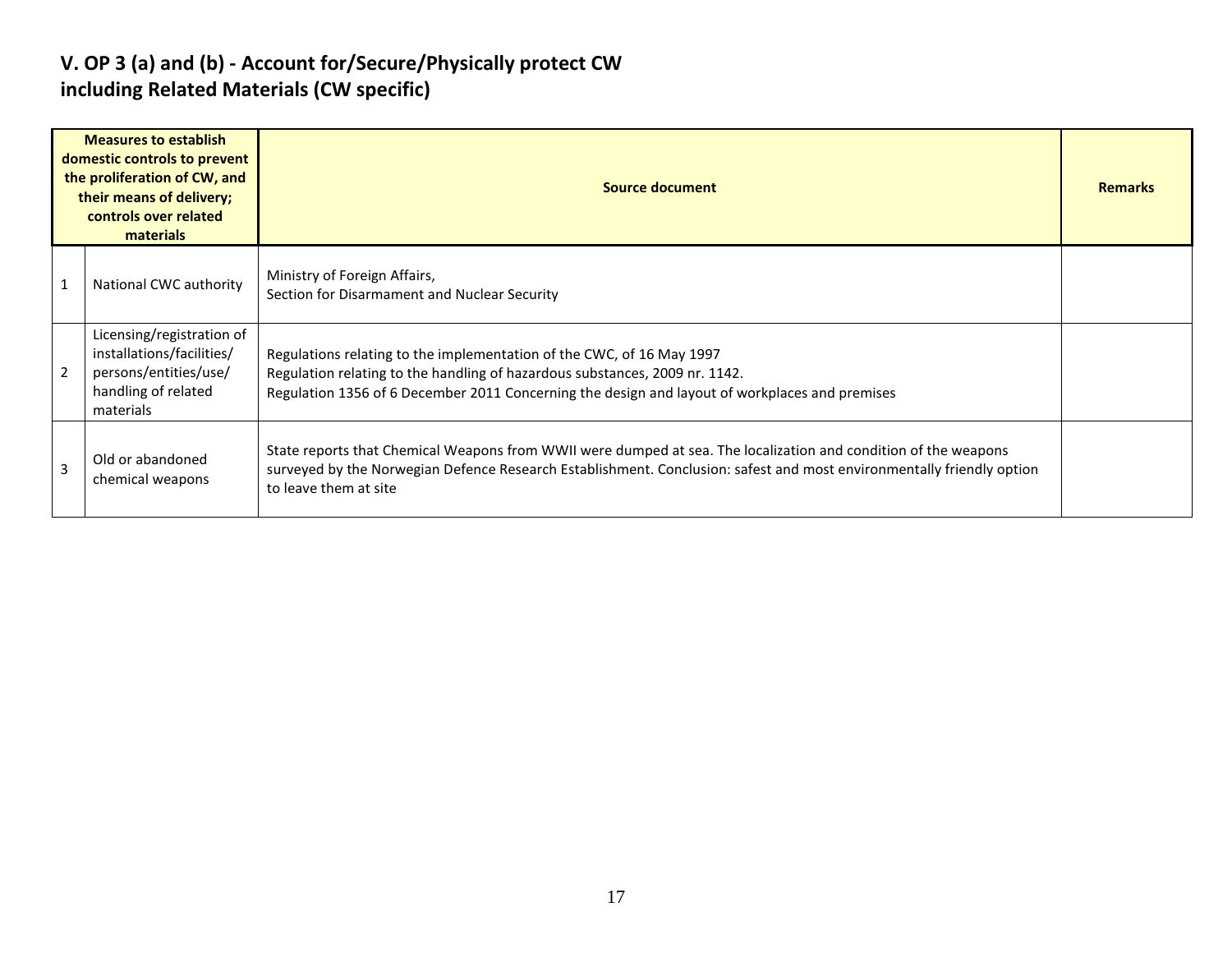#### VI. OP 3 (a) and (b) - Account for/Secure/Physically protect BW including Related Materials (BW specific)

| <b>Measures to establish</b><br>domestic controls to prevent<br>the proliferation of BW, their<br>means of delivery; controls<br>over related materials | Source document                                                                                                                                                                                               |  |  |  |  |
|---------------------------------------------------------------------------------------------------------------------------------------------------------|---------------------------------------------------------------------------------------------------------------------------------------------------------------------------------------------------------------|--|--|--|--|
| Licensing/registration of<br>installations/facilities/<br>persons/entities/use/<br>handling of materials                                                | Regulation 1356 of 6 December 2011 Concerning the design and layout of workplaces and premises<br>Regulation No. 903 of 12 September 1996 on import, transport and handling of materials infectious to humans |  |  |  |  |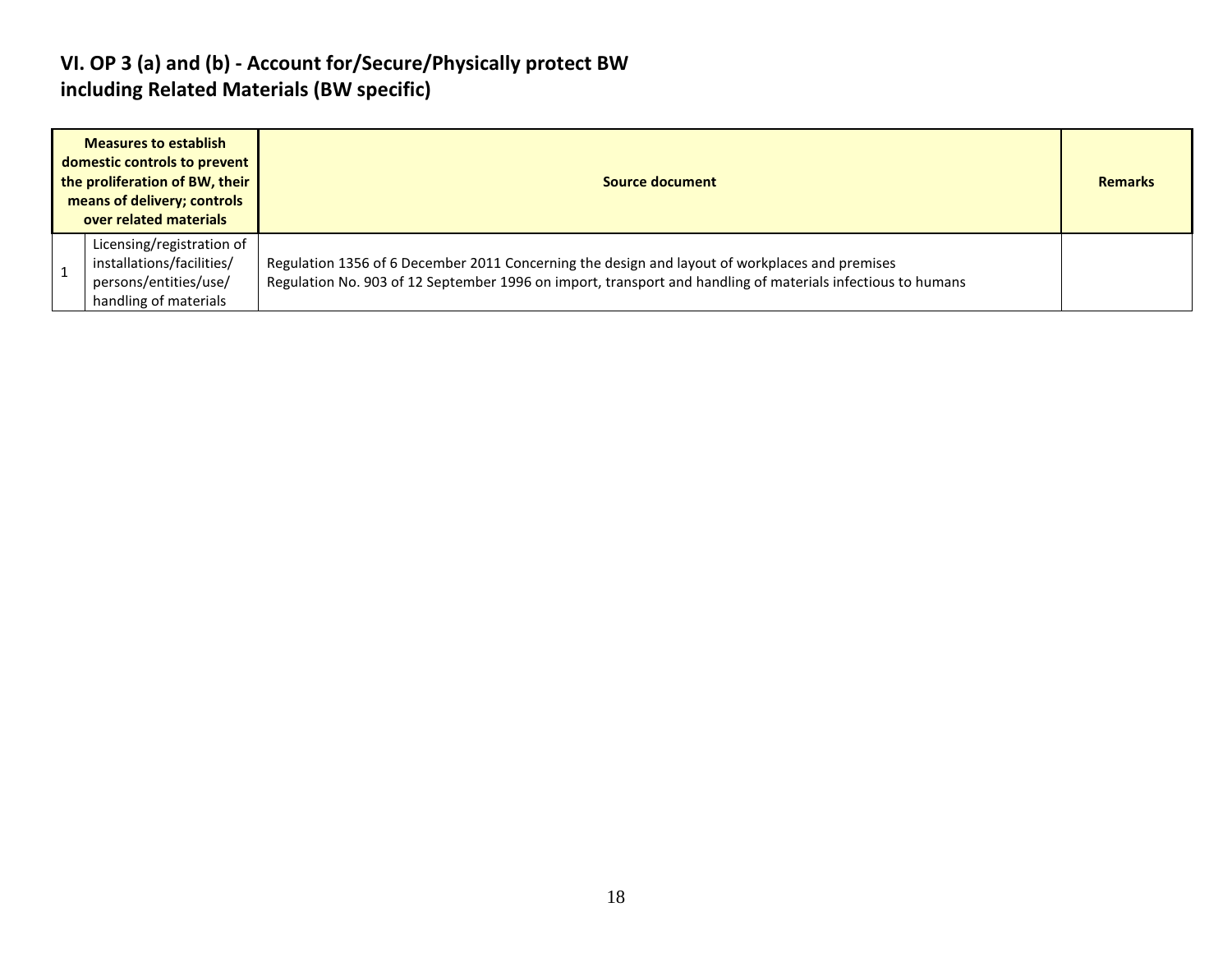# VII. OP 3 (c) and (d) and related matters from OP 6 - Controls of NW,

#### CW and BW, including Related Materials

| <b>Border controls and export</b><br>and trans-shipment controls<br>to prevent the proliferation<br>of nuclear, chemical and<br>biological weapons and their<br>means of delivery including<br>related materials |                                                                                   | <b>National legal framework</b> |                                      |              |                                                                                                                                                                                                                                                                                                                                                                                                                                                                                                                                                                                                                                                                                                               |        |                            | <b>Enforcement and civil/criminal penalties</b> |                                                                                                                                                                                                                                                                                                                                                                                                                                                                                                           |                |
|------------------------------------------------------------------------------------------------------------------------------------------------------------------------------------------------------------------|-----------------------------------------------------------------------------------|---------------------------------|--------------------------------------|--------------|---------------------------------------------------------------------------------------------------------------------------------------------------------------------------------------------------------------------------------------------------------------------------------------------------------------------------------------------------------------------------------------------------------------------------------------------------------------------------------------------------------------------------------------------------------------------------------------------------------------------------------------------------------------------------------------------------------------|--------|----------------------------|-------------------------------------------------|-----------------------------------------------------------------------------------------------------------------------------------------------------------------------------------------------------------------------------------------------------------------------------------------------------------------------------------------------------------------------------------------------------------------------------------------------------------------------------------------------------------|----------------|
|                                                                                                                                                                                                                  |                                                                                   | $\mathsf N$<br>W                | $X$ /?<br>$\mathbf c$<br>B<br>W<br>W |              | <b>Source document</b>                                                                                                                                                                                                                                                                                                                                                                                                                                                                                                                                                                                                                                                                                        | N<br>W | $X$ /?<br>$\mathbf c$<br>W | B<br>W                                          | <b>Source document</b>                                                                                                                                                                                                                                                                                                                                                                                                                                                                                    | <b>Remarks</b> |
| $\mathbf{1}$                                                                                                                                                                                                     | Border control to<br>detect, deter, prevent<br>and combat illicit<br>trafficking  | Χ                               | $\mathsf{X}$                         | $\mathsf{X}$ | NW/CW/BW:<br>The Act on Customs Duties and Movement of<br>Goods (Customs Act) 21 December 2007, No.<br>119, Sections 1-5, 3-1, 3-7, 4-10, 4-11<br>Regulations to the Act on Customs Duties and<br>Movement of Goods (Customs Regulations)<br>2009<br>Export Control Regulations, as amended,<br>Section 21<br>BW:<br>Decree No. 1347 of 2005 carrying into effect<br>Commission Regulation (EC) No. 136/2004<br>laying down procedures for veterinary checks<br>at Community border inspection posts on<br>products imported from third countries.<br>Plant Diseases Act of 1964, as amended<br>Decree No. 1602 of 1983, as amended by<br>Decree No. 291 of 1988 (prevention of imports<br>of plant diseases) | X.     | X.                         | $\mathsf{X}$                                    | NW/CW/BW:<br>The Act on Customs Duties and Movement of<br>Goods (Customs Act) 21 December 2007, No.<br>119, Chapters 13 (enforcement powers) and 16<br>(penalties)<br>Regulations to the Act on Customs Duties and<br>Movement of Goods (Customs Regulations)<br>2009, Chapter 16<br>BW:<br>Offences to Decree No. 1347 are prescribed by<br>the Food Act, No. 124 of 2003<br>Plant Diseases Act of 1964, as amended,<br>Section 10<br><b>Food Control Agency</b><br><b>State Plant Inspection Office</b> |                |
| $\overline{2}$                                                                                                                                                                                                   | Law enforcement to<br>detect, deter, prevent<br>and combat illicit<br>trafficking | $\boldsymbol{\mathsf{X}}$       | $\mathsf{X}$                         | $\mathsf{X}$ | NW/CW/BW:<br>Police Act<br>Customs Act<br>Act of 18 December 1987 No. 93 relating to<br>control of the export of strategic goods,<br>services, technology, etc. (Export Control Act<br>1987, as amended)                                                                                                                                                                                                                                                                                                                                                                                                                                                                                                      | X      | $\mathsf{X}$               | $\mathsf{X}$                                    | NW/CW/BW:<br>Directorate for Customs and Excise Norwegian<br><b>Police Security Service</b>                                                                                                                                                                                                                                                                                                                                                                                                               |                |
|                                                                                                                                                                                                                  |                                                                                   |                                 |                                      |              |                                                                                                                                                                                                                                                                                                                                                                                                                                                                                                                                                                                                                                                                                                               |        |                            |                                                 |                                                                                                                                                                                                                                                                                                                                                                                                                                                                                                           |                |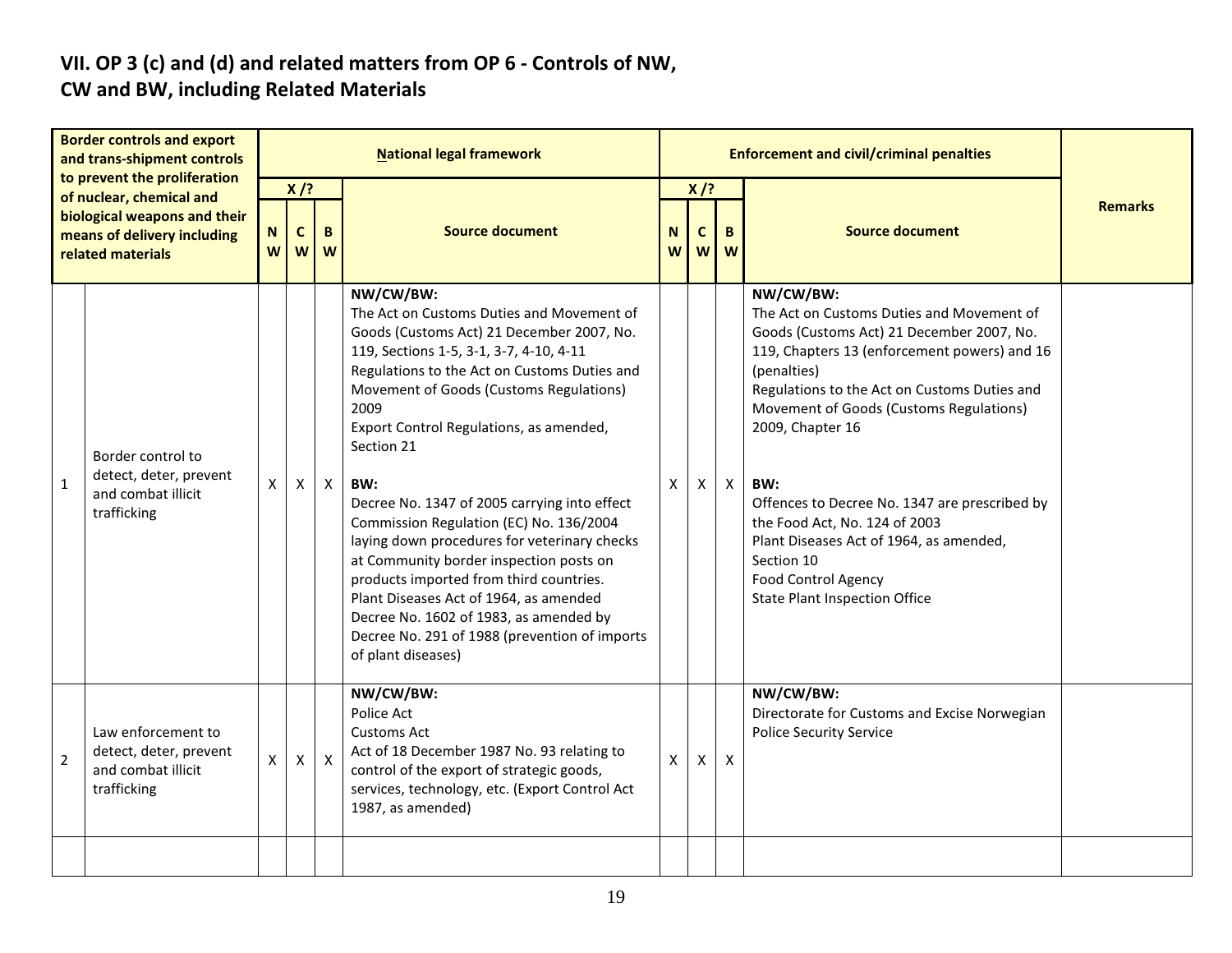| 3 | Border control detection<br>measures                       | X              | X              | $\mathsf{X}$ | NW/CW/BW:<br>Customs Act No. 119 of 2007, Sections 13-3<br>and following, chapter 14; chapter 16                                                                                                                                                                                                                                                                                                                                              | X            | X            | X                         | NW/CW/BW:<br>Customs Act No. 119 of 2007, Sections13-3<br>and following, chapter 14; chapter 16                          |  |
|---|------------------------------------------------------------|----------------|----------------|--------------|-----------------------------------------------------------------------------------------------------------------------------------------------------------------------------------------------------------------------------------------------------------------------------------------------------------------------------------------------------------------------------------------------------------------------------------------------|--------------|--------------|---------------------------|--------------------------------------------------------------------------------------------------------------------------|--|
| 4 | Control of brokering                                       | Χ              | X              | X            | NW/CW/BW:<br>Export Control Regulations, as amended,<br>Section 6                                                                                                                                                                                                                                                                                                                                                                             | X            | X.           | $\boldsymbol{\mathsf{x}}$ | NW/CW/BW:<br>Export Control Act1987, as amended                                                                          |  |
| 5 | Export control<br>legislation in place                     | X              | X              | $\mathsf{X}$ | NW/CW/BW:<br>Export Control Act 1987, as amended<br>Export Control Regulations, as amended,<br>Sections 3, 4<br>MFA Ordinance of 10 January 1989 to<br>implement export regulations for strategic<br>goods, services and technology<br>CW:<br>Regulations relating to restrictions on the<br>manufacture, import, export, sale and use of<br>chemicals and other products hazardous to<br>health and the environment (Product<br>Regulations) | X            | X            | X                         | NW/CW/BW:<br>Export Control Act 1987, as amended                                                                         |  |
| 6 | Licensing provisions and<br>Authority                      | X              | X              | $\mathsf{X}$ | NW/CW/BW:<br>Export Control Regulations, as amended,<br>Sections 3, 5, 7<br>Guidelines for the Ministry of Foreign affairs<br>when dealing with applications for export of<br>arms and military equipment<br>MFA Ordinance of 10 January 1989 to<br>implement export regulations for strategic<br>goods, services and technology<br>Ministry of Foreign Affairs                                                                               | X            | X.           | X                         | NW/CW/BW:<br>Export Control Act 1987, as amended<br>Ministry of Foreign Affairs                                          |  |
|   | Control lists of<br>materials, equipment<br>and technology | $\mathsf{X}^-$ |                | $X \mid X$   | NW/CW/BW:<br>Export Control Regulations, as amended,<br>Section 2; Appendix II contains List II - the<br>dual-use items subject to export controls                                                                                                                                                                                                                                                                                            | X            |              |                           | NW/CW/BW:<br>Ministry of Foreign Affairs List II for dual-use<br>$\vert$ X $\vert$ X items and List I for military items |  |
| 8 | Intangible technology<br>transfers                         | X              | $\pmb{\times}$ | $\mathsf{X}$ | NW/CW/BW:<br>Export Control Regulations, as amended 2015,<br>Section 1                                                                                                                                                                                                                                                                                                                                                                        | $\mathsf{X}$ | $\mathsf{X}$ | $\pmb{\mathsf{X}}$        | NW/CW/BW:<br>Export Control Act 1987, as amended                                                                         |  |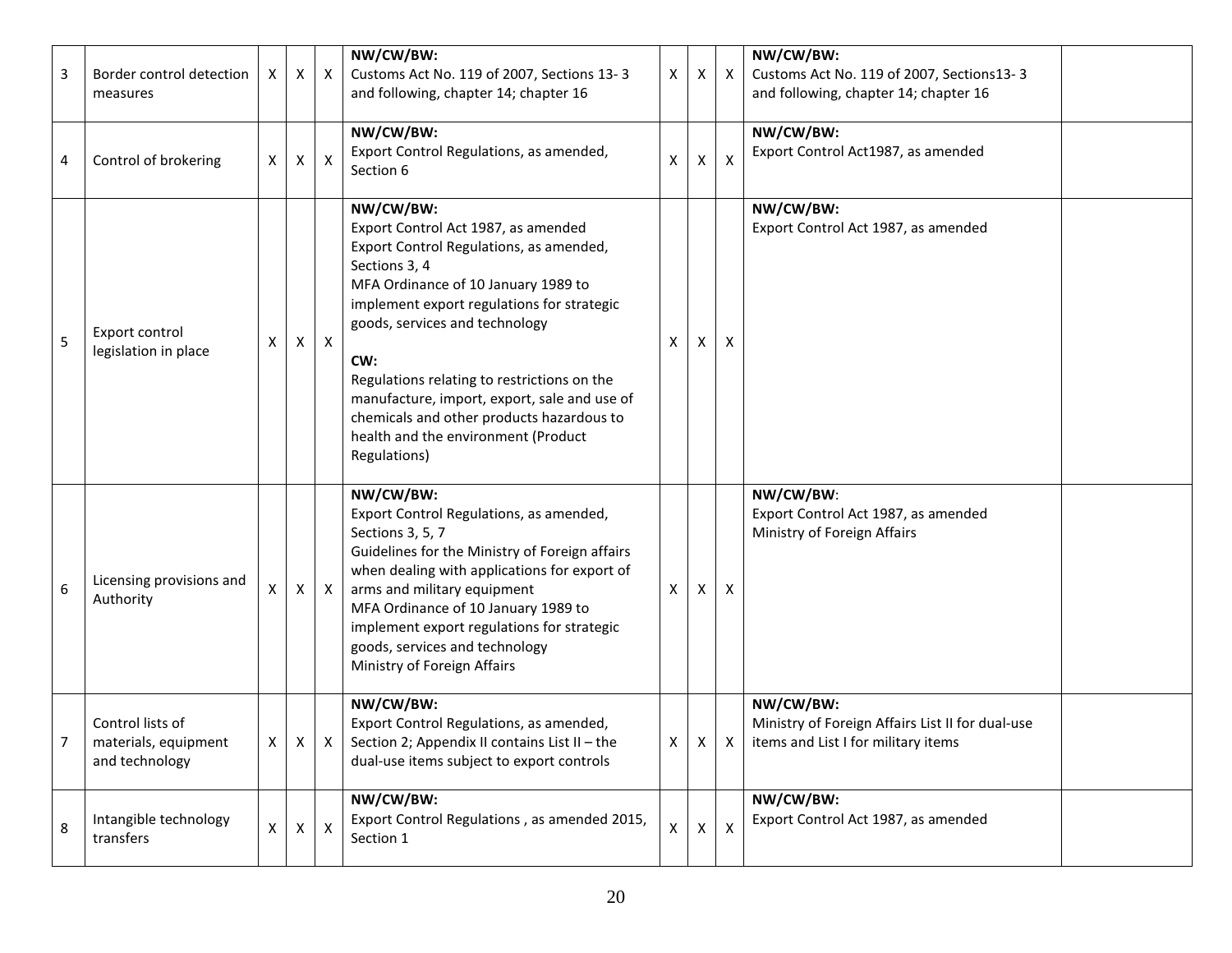| 9  | Inclusion of means of<br>delivery                                                               | Χ | $\pmb{\mathsf{X}}$ | X                         | NW/CW/BW:<br>Export Control Regulations, as amended<br>Section 2                                                                                                                                                                                                                                     | X  | x | $\boldsymbol{\mathsf{X}}$ | NW/CW/BW:<br>Ministry of Foreign Affairs Lists I and II                                                                                                                                                                                               |
|----|-------------------------------------------------------------------------------------------------|---|--------------------|---------------------------|------------------------------------------------------------------------------------------------------------------------------------------------------------------------------------------------------------------------------------------------------------------------------------------------------|----|---|---------------------------|-------------------------------------------------------------------------------------------------------------------------------------------------------------------------------------------------------------------------------------------------------|
| 10 | End-user controls                                                                               | Χ | X                  | X                         | NW/CW/BW:<br>Export Control Regulations, as amended,<br>Sections 23                                                                                                                                                                                                                                  | х  | х | X                         | NW/CW/BW:<br>Export Control Act 1987, as amended                                                                                                                                                                                                      |
| 11 | Catch all clause                                                                                | X | X                  | $\boldsymbol{\mathsf{X}}$ | NW/CW/BW:<br>Export Control Regulations, as amended,<br>Section 7                                                                                                                                                                                                                                    | х  | х | $\boldsymbol{\mathsf{X}}$ | NW/CW/BW:<br>Export Control Act 1987, as amended                                                                                                                                                                                                      |
| 12 | Transit control                                                                                 | X | X                  | $\mathsf{X}$              | NW/CW/BW:<br>Export Control Regulations, as amended,<br>Sections 9 and 10: arms and military<br>equipment only<br>Customs Act No. 119 of 2007, Sections 4-22                                                                                                                                         | X  | X | $\boldsymbol{X}$          | NW/CW/BW:<br>Export Control Act 1987, as amended                                                                                                                                                                                                      |
| 13 | Trans-shipment control                                                                          | Χ | X                  | $\mathsf{X}$              | NW/CW/BW:<br>Export Control Regulations, as amended,<br>Sections 9 and 10: arms and military<br>equipment only<br>Customs Act No. 119 of 2007, Sections 4-22                                                                                                                                         | х  | X | $\boldsymbol{X}$          | NW/CW/BW:<br>Export Control Act, as amended                                                                                                                                                                                                           |
| 14 | Re-export control                                                                               | X | X                  | X                         | NW/CW/BW:<br>Export Control Regulations, as amended,<br>Section 26                                                                                                                                                                                                                                   | X  | X | $\boldsymbol{X}$          | NW/CW/BW:<br>Export Control Act, as amended                                                                                                                                                                                                           |
| 15 | Control over financing of<br>exports/transhipments<br>that would contribute to<br>proliferation | X | X                  | X                         | NW/CW/BW:<br>Act of 1 June 2018 relating to measures to<br>combat money laundering and Terrorist<br>Financing (the Anti- Money Laundering Act)<br>Regulations concerning measures to combat<br>money laundering and terrorist financing (Anti-<br>Money Laundering Regulations ) 2018, as<br>amended | X. | X | $\mathsf{X}$              | NW/CW/BW:<br>National Authority for Investigation and<br>Prosecution of Economic and Environmental<br>Crime - The Money Laundering Unit<br>(ØKOKRIM/ EFE - Enheten for finansiell<br>etteretning)<br>Money Laundering Regulations 2018, as<br>amended |
| 16 | Control over services<br>related to exports/<br>transhipments that<br>would contribute to       | Χ | X                  | $\mathsf{X}$              | NW/CW/BW:<br>Export Control Regulations, as amended,<br>Section 5                                                                                                                                                                                                                                    | X  | Χ | $\mathsf{X}$              | NW/CW/BW:<br>Export Control Act, as amended<br>NW:                                                                                                                                                                                                    |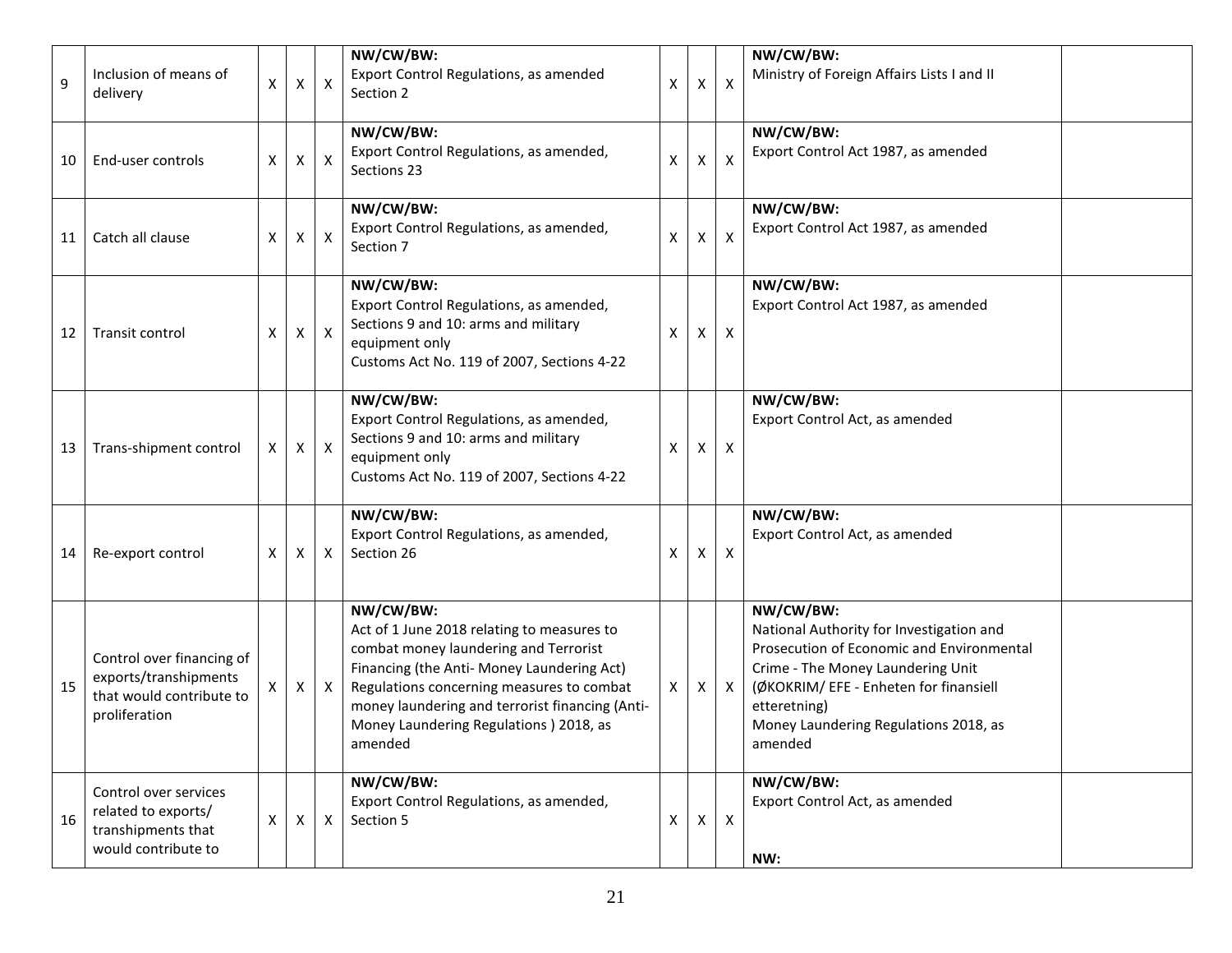| proliferation including |  |  |  | Act No. 36 of 12 May 2000 on Radiation         |  |
|-------------------------|--|--|--|------------------------------------------------|--|
| transportation          |  |  |  | Protection and Use of Radiation 2000, Sections |  |
|                         |  |  |  | 18-19 and 23                                   |  |
|                         |  |  |  | Act No. 28 of 1978 on Nuclear Energy           |  |
|                         |  |  |  | Activities, as amended                         |  |
|                         |  |  |  | The Norwegian Radiation Protection Authority   |  |
|                         |  |  |  | (NRPA)                                         |  |
|                         |  |  |  |                                                |  |